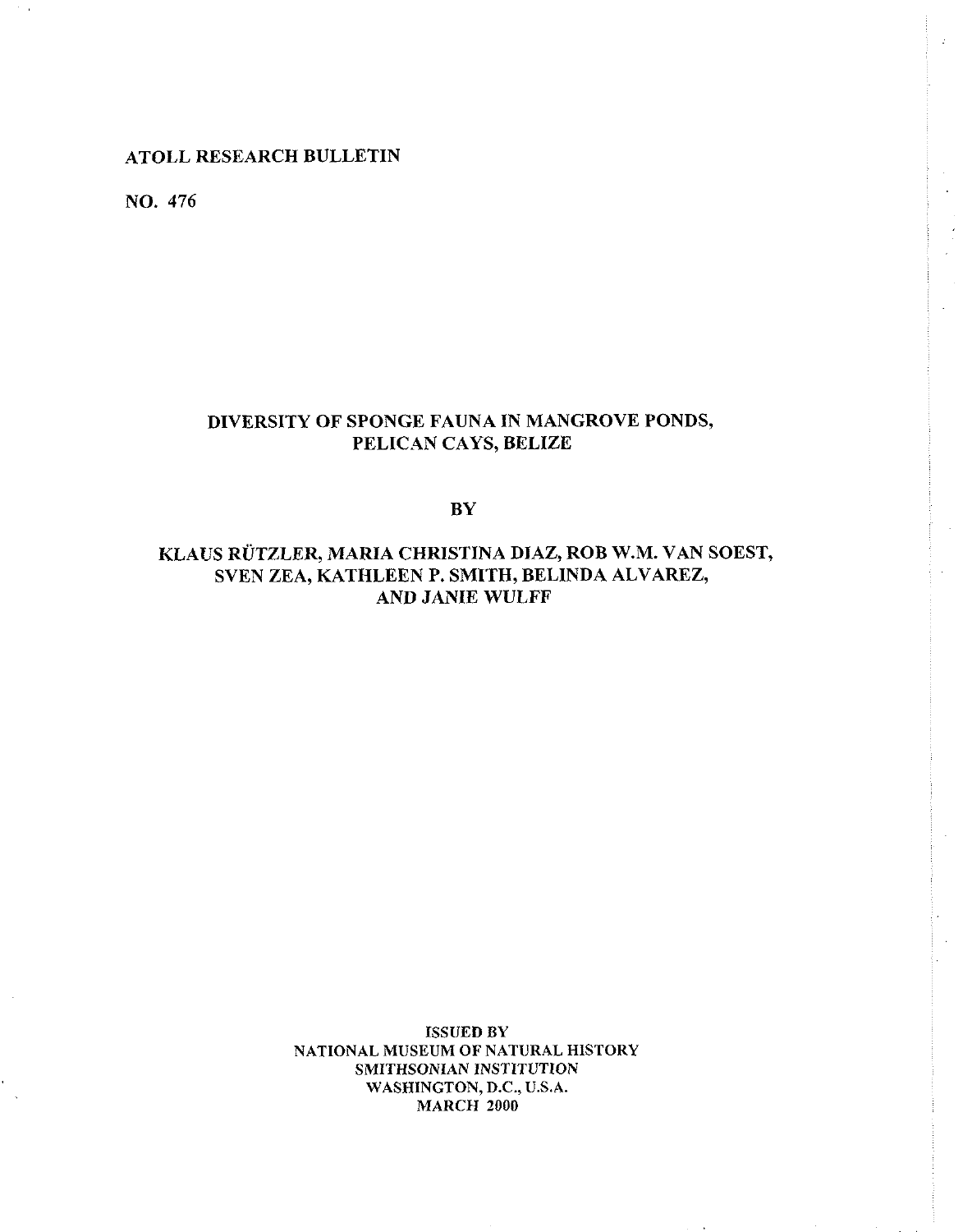

Figure 1. Map of Belize (a) with enlarged research areas: southern barrier reef lagoon (b), Twin Cays (c), and portion of Pelican Cays (d).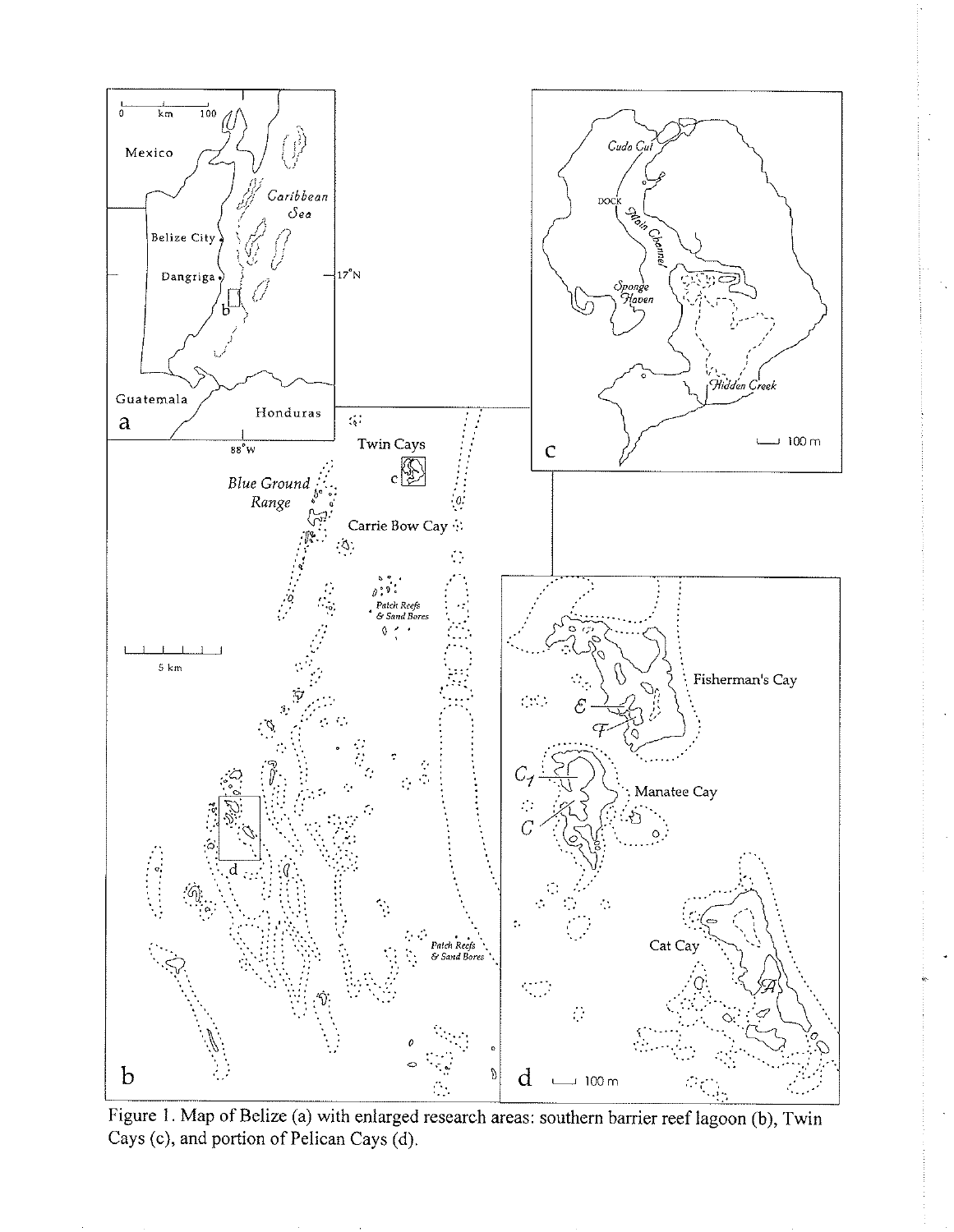# **DIVERSITY OF SPONGE FAUNA IN MANGROVE PONDS, PELICAN CAYS, BELIZE**

#### $BY$

# KLAUS RÜTZLER,<sup>1</sup> MARIA CRISTINA DIAZ,<sup>2</sup> ROB W. M. VAN SOEST,<sup>3</sup> SVEN ZEA,<sup>4</sup> KATHLEEN P. SMITH,<sup>1</sup> BELINDA ALVAREZ,<sup>5</sup> and JANIE WULFF<sup>6</sup>

## **ABSTRACT**

Mangrove-fringed ponds in the Pelican Cays, Belize, support an uncommonly diverse population of colorful and large sponges. Sponge species and abundance were determined for ponds at Cat Cay (Pond A), Manatee Cay (C), and Fisherman's Cay (E and F) and compared with the sponge fauna of more typical and common mangrove habitats elsewhere in the Belize lagoon, one at Blue Ground Range and three at Twin Cays, 10-15 km to the north. The seven habitats differ in species composition and hierarchy, the Pelican Cays ponds being by far the most species-rich, with an unusually high number of poorly known or undescribed taxa.

The principal factors promoting diversity in the Pelicans are abundance of solid substrates (mangrove stilt roots, extended peat banks), low turbidity, and proximity of sponge-rich coral reefs. The topography of deep ponds alternating with steep coral ridges helps contain fine sediments and prevents resuspension and silting during storms without blocking water exchange, which is necessary for importing nutrients and flushing waste. Blue Ground Range is the most sediment-exposed habitat and supports selected silting-resistant species. Twin Cays are intermediate in sedimentation and species numbers and suffer the most physical disturbance from boating and fishing.

<sup>3</sup>Institute for Systematics and Ecology, University of Amsterdam, P.O. Box 94766, 1090 GT Amsterdam, The Netherlands.

4Universidad Nacional de Colombia (Departamento de Biologia), INVEMAR, Apartado 10-16, Santa Marta, Colombia.

<sup>5</sup>National Institute of Water and Atmospheric Research, Ltd., P.O. Box 14-901, Kilbirnie, New Zealand.

<sup>6</sup>Department of Biology, Middlebury College, Middlebury, VT 05753, USA.

<sup>&#</sup>x27;Department of Invertebrate Zoology, National Museum of Natural History, Smithsonian Institution, Washington, D.C. 20560-0163, USA.

<sup>&</sup>lt;sup>2</sup>Ocean Sciences Department, University of California at Santa Cruz, Santa Cruz, CA 95054, USA.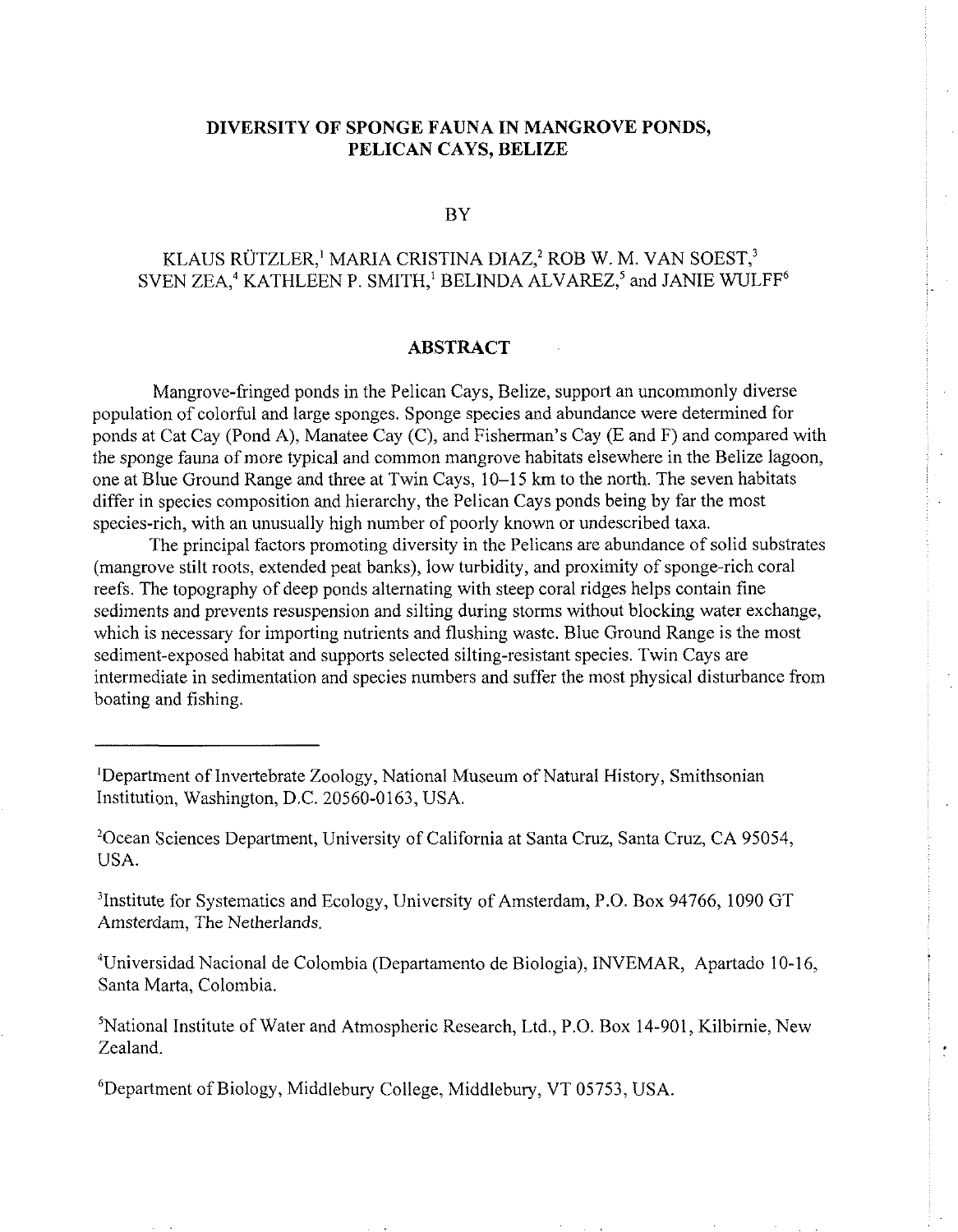### **INTRODUCTION**

Biologists and geologists associated with the Smithsonian National Museum of Natural History have been studying the tropical marine shallow-water communities of Belize, Central America, for more than 25 years. Most of their research has been sponsored by the Caribbean Coral Reef Ecosystems (CCRE) program and has concentrated on the barrier reef near Carrie Bow Cay (16°48'N, 88°05'W), the location of the program's field station (Rützler and Macintyre, 1982), and on the mangrove ecosystem of Twin Cays (Rutzler and Feller, 1996). During the early 1990s, some program participants shifted their attention to the rich benthic communities associated with coral ridges and mangrove roots of mangrove-fringed ponds of the Pelican Cays, an archipelago of mangrove islands in the southern Belize shelf lagoon, just 16 km southwest of Carrie Bow Cay. Sponges, algae, and ascidians, are among the most abundant sessile organisms there, densely overgrowing most exposed solid substrates, and are notable for their stunning colors and bizarre shapes. All who have studied sponges in shallow waters throughout the Caribbean have been impressed by the diversity of sponges found in the Pelican Cays.

To document this phenomenon, we surveyed spccies richness and abundance in these islands and compared them with the sponge fauna of similar environments at Twin Cays and Blue Ground Range, two groups of mangrove cays 3 km northwest and 6.5 km west, respectively, of the Carrie Bow field station and well known from previous studies. Because taxonomic work on the sponges is still in progress, we restrict our observations to the common and systematically recognized forms. A revision of the species collected will be published as part of a separate monograph.

### **METHODS AND STUDY AREA**

Sponges were collected in separate bags by snorkeling and free-diving and returned to the Carrie Bow field station in buckets of fresh seawater. Where possible, specimens were photographed undisturbed in their natural setting before collecting using a Nikonos camera with close-up lens and one or two small strobe units (Ikelite) angled 450 to the camera axis. Specimens were also photographed in the laboratory submersed in a tray with seawater, with a Nikon F with Micronikkor macro lens on a copy stand and two Vivitar strobes at 450. After a preliminary morphological study, small samples were removed for skeleton mounts and specimens were fixed in 10% formalin in seawater (12-24 h) and transferred to 80% ethylene alcohol for transport and storage.

At the field station, a compound microscope was used to examine skeleton structure in dried hand sections cleared in Permount medium (Fischer Scientific). Spicule types were determined after dissolving samples in concentrated laundry bleach (5% sodium hypochlorite). Abundance estimates were based on the consensus of six collectors (Alvarez, Diaz, Van Soest, Smith, Wulff, and Zea) after each collecting trip in August 1997. The method used  $(1 = \text{very }$ common;  $2 =$  common-rare;  $3 =$  very rare), though subjective, captured the quantity and size of individuals a casual observer might readily notice. A small but "common" sponge (one appearing in many places) may have a similar score as a larger but less common species, whereas a single, very large specimen would still be considered a "rare" species. In comparing species composition, we applied Sorensen's formula (Pielou, 1992) because it compensates for very different species numbers in various locations by doubling the number of shared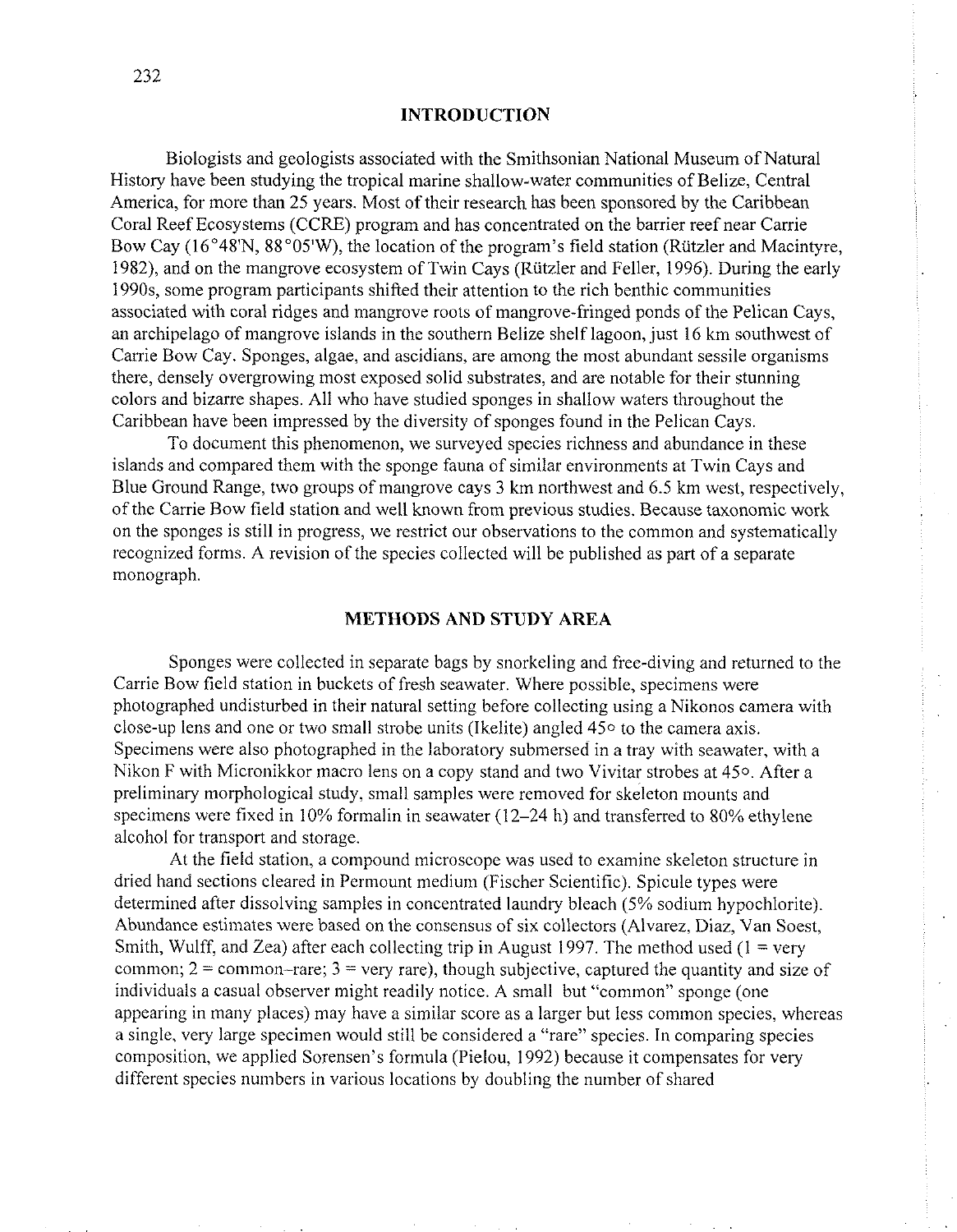taxa:  $2a/2a + b + c$  (where a = number of species common to both locations; b, c = number of species occurring only in one of the compared samples). Estimates of pond size were made using a planimeter on maps drawn from aerial photographs and improved and scaled by groundtruthing. Some depth measurements were made using a hand-held Scubapro PDS-2 dive sonar and converting data from feet to meters.

The general setting of the Pelican Cays (16°39.8'N, 88°11.5'W) and topography and major biological components of the ponds are described by Macintyre et al. (this volume). For consistency, we use their term "pond" (designated by a letter) rather than "lagoon" to indicate the reduced water exchange with the outside by entrance-blocking coral ridges, and to avoid confusion with the principal barrier-reef lagoon. As mentioned earlier, the Twin Cays and Blue Ground Range near Carrie Bow Cay were also surveyed in this study. The mangroves, historical development, and biology of Twin Cays ( $16^{\circ}50.0'N$ ,  $88^{\circ}06.3'W$ ) have been described by Rützler and Feller (1987, 1996), and some work has already been done on the sponge biota, including the families Chalinidae (de Weerdt et al., 1991) and Mycalidae (Hajdu and Riitzler, 1998). The latter study includes samples from Blue Ground Range  $(16°48.6'N, 88°08.9'W)$ , an extensive mangrove development at the inner (landward) edge of the barrier-reef shelf.

### **RESULTS**

Four ponds enclosed or partly enclosed by red mangroves (Rhizophora mangle) were investigated at three Pelican Cays islands: Cat, Manatee, and Fisherman's Cays (Fig. 1, Table 1). These sites were chosen because of their reportedly rich sponge fauna (I. Goodbody, personal communication) and because of time constraints. Other ponds in the Pelican group also contain sponges (Goodbody, this volume; Macintyre et al., this volume) but they are not nearly as diverse and are more similar in character to the majority of mangrove cays elsewhere in the Belize shelf lagoon. Comparative collections were made at four other sites: one at Blue Ground Range, the other three at Twin Cays.

#### Description of Sites

Cat Cay. Pond A, located at Cat Cay, is a deeply cut oval bay stretching north-south and has a shallow coral ridge and two small mangrove islets blocking most of the main entrance, which faces west and south. The coral ridge rises steeply from the sea floor and levels off at an average depth of about 0.5 m (mean tide level). The pond is about 285 x 90 m and covers more than  $29,000$  m<sup>2</sup> (2.9 ha). The circumference of the pond, including the coral ridge, measures more than 600 m. About 41% of the perimeter consists primarily of coral, coral rubble, and coral-covered mangrove roots; 43% is a red-mangrove shoreline with exposed and submerged roots and stilt roots; the remaining 16% is muddy intertidal or other substrate covered by algae. The coral ridge at the entrance and the coral rubble, mangrove roots, and peat banks lining the shallow margin provide a solid substrate relatively free of sediment for sponges and ascidians, the principal sessile filter feeders in Pond A. Despite the lush mangrove growth and the abundance of fine sediments, the water along the red-mangrove shoreline is extremely clear. The maximum recorded depth (at the bottom of the inner slope of the coral ridge) is 14 m; the muddy bottom near the center of the pond reaches 10.5 m.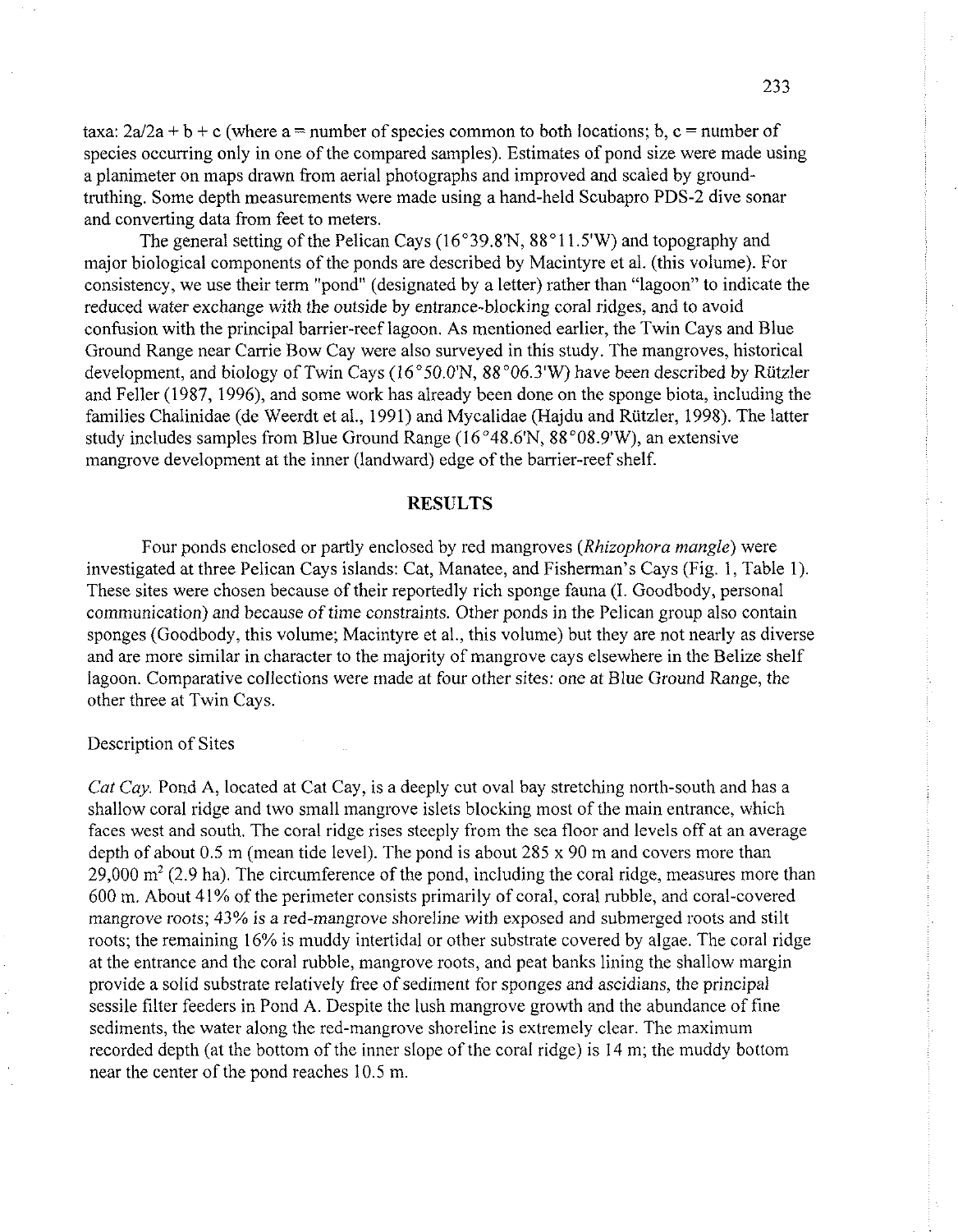|                                                                                                                                                                                          |                          | Pelican Cays   |                     |                   |              | Twin Cays |              |  |
|------------------------------------------------------------------------------------------------------------------------------------------------------------------------------------------|--------------------------|----------------|---------------------|-------------------|--------------|-----------|--------------|--|
| Taxa                                                                                                                                                                                     | Cat                      | Manatee        | Fisherman's         | Blue Ground Range | Hidden Creek | Cuda Cut  | Sponge Haven |  |
| Homosclerophorida                                                                                                                                                                        |                          |                |                     |                   |              |           |              |  |
| Plakinidae<br>Plakina jamaicensis Lehnert & van Soest<br>Plakinastrella onkodes Uliczka<br>Plakortis halichondrioides? (Wilson)<br>Oscarella sp. 1<br>Oscarella sp. 2<br>Oscarella sp. 3 | 1<br>1<br>$\overline{2}$ | I<br>I         | $\overline{2}$<br>1 |                   |              | 2         | ł            |  |
| Spirophorida                                                                                                                                                                             |                          |                |                     |                   |              |           |              |  |
| Tetillidae                                                                                                                                                                               |                          |                |                     |                   |              |           |              |  |
| Cinachyrella apion (Uliczka)<br>Astrophorida                                                                                                                                             |                          | 1              | 3                   | 1                 | 2            | I         | 1            |  |
| Ancoriniidae<br>Ecionemia dominicana (Pulitzer-Finali)<br>Myriastra kallitetilla de Laubenfels                                                                                           | 1                        | 1              |                     |                   |              |           | 1            |  |
| Geodiiae                                                                                                                                                                                 |                          |                |                     |                   |              |           |              |  |
| Geodia gibberosa (Lamarck)                                                                                                                                                               |                          | 1              | I                   |                   |              |           |              |  |
| Geodia papyracea Hechtel                                                                                                                                                                 | 1                        |                |                     |                   | 3            | 2         | 3            |  |
| Geodia sp.                                                                                                                                                                               | 1                        |                |                     |                   |              |           |              |  |
| Pachastrellidae                                                                                                                                                                          |                          |                |                     |                   |              |           |              |  |
| Dercitus sp.<br>Hadromerida                                                                                                                                                              |                          |                | 1                   |                   |              |           |              |  |
| Chondrillidae                                                                                                                                                                            |                          |                |                     |                   |              |           |              |  |
| Chondrilla nucula Schmidt <sup>a</sup>                                                                                                                                                   | 2                        | 3              | 3                   | I                 | 1            | 2         | 2            |  |
| Chondrosia collectrix (Schmidt)                                                                                                                                                          | Ŧ                        | ł              |                     |                   |              |           |              |  |
| Clionidae                                                                                                                                                                                |                          |                |                     |                   |              |           |              |  |
| Anthosigmella varians (Duch. & Mich.)                                                                                                                                                    |                          | 3              |                     |                   |              |           | 1            |  |
| Cliona caribbaea Carter                                                                                                                                                                  | 1                        |                |                     |                   |              |           |              |  |
| Cliona sp.                                                                                                                                                                               |                          |                | l                   |                   |              |           |              |  |
| Placospongiidae                                                                                                                                                                          |                          |                |                     |                   |              |           |              |  |
| Placospongia intermedia Sollas                                                                                                                                                           | 2                        | 3              | 2                   |                   |              |           |              |  |
| Spirastrellidae                                                                                                                                                                          |                          |                |                     |                   |              |           |              |  |
| Diplastrella megastellata Hechtel                                                                                                                                                        | $\mathbf I$              |                |                     |                   |              |           |              |  |
| Spirastrella coccinea (Duch. & Mich.)                                                                                                                                                    | Ŧ                        |                |                     |                   |              |           |              |  |
| S. mollis Verrill                                                                                                                                                                        | $\overline{2}$           | 3              | $\overline{2}$      |                   |              |           | 2            |  |
| Suberitidae                                                                                                                                                                              |                          |                |                     |                   |              |           |              |  |
| Aaptos duchassaingi (Topsent)                                                                                                                                                            |                          | 1              |                     |                   |              |           |              |  |
| Terpios aurantiaca Duch. & Mich.                                                                                                                                                         |                          |                |                     |                   |              |           |              |  |
| T. fugax Duch. & Mich.                                                                                                                                                                   | 1                        |                |                     |                   |              |           |              |  |
| T. manglaris Rützler & Smith                                                                                                                                                             | $\overline{2}$           | $\mathfrak{Z}$ |                     |                   |              |           | ł            |  |
| Terpios sp. 1                                                                                                                                                                            | $\overline{2}$           | 1              |                     |                   |              |           |              |  |
| Terpios sp. 2                                                                                                                                                                            |                          | 1              | 2                   |                   |              |           |              |  |

Table 1. List, distribution, and estimated abundance of sponges in localities surveyed (1=rare, 2=common, 3=abundant).

 $\hat{\mathcal{L}}$ 

 $\bar{\omega}$ 

 $\overline{\phantom{a}}$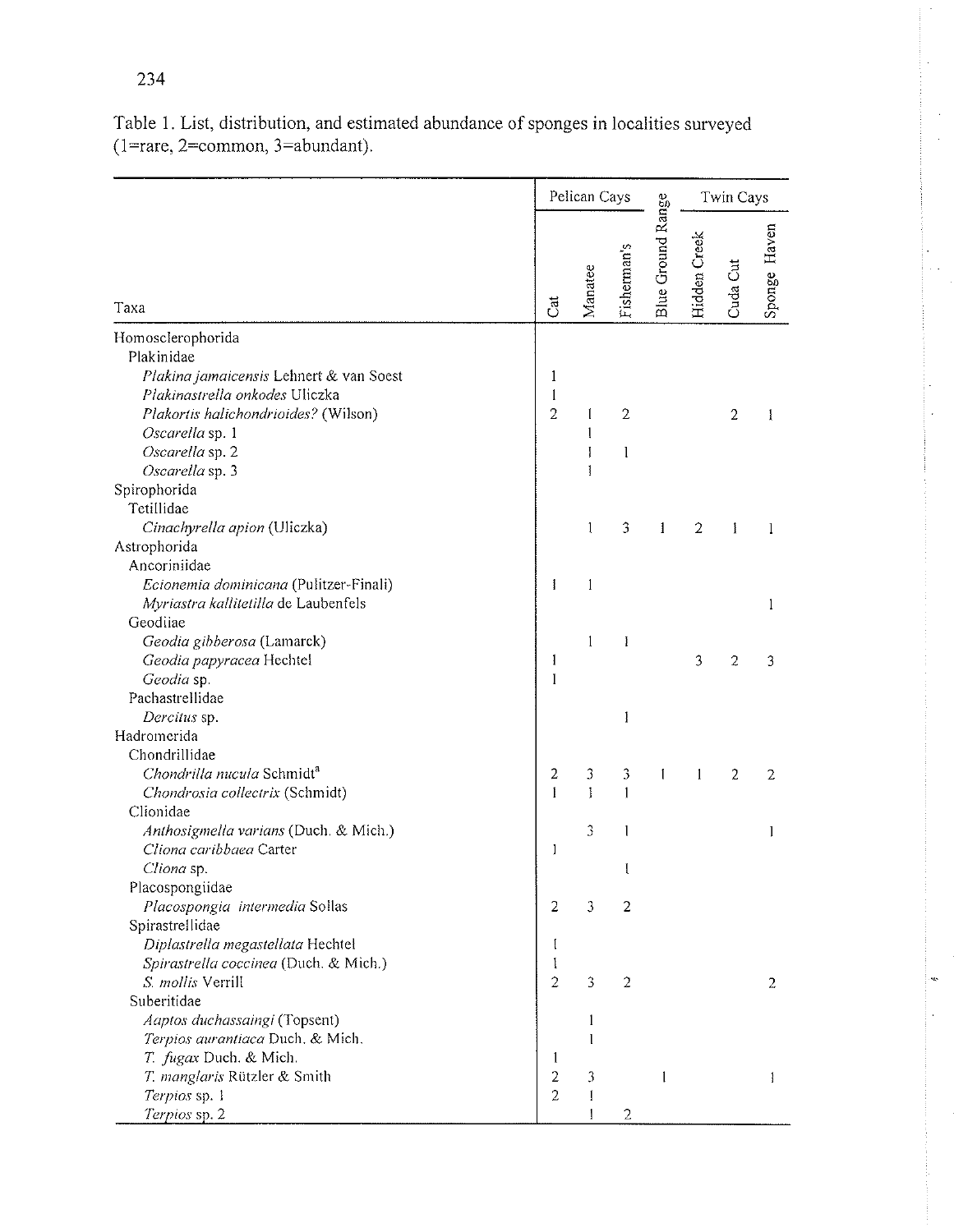|                                                            | Pelican Cays        |                     |                     |                   |              | Twin Cays      |              |  |
|------------------------------------------------------------|---------------------|---------------------|---------------------|-------------------|--------------|----------------|--------------|--|
| Taxa                                                       | $\tilde{c}$         | Manatee             | Fisherman's         | Blue Ground Range | Hidden Creek | Cuda Cut       | Sponge Haven |  |
| Suberitidae sp.                                            |                     |                     | $\mathbf{1}$        |                   |              |                |              |  |
| Tethyiidae                                                 |                     |                     |                     |                   |              |                |              |  |
| Tethya actinia de Laubenfels                               | I                   | $\mathbf{3}$        | 1                   |                   | 1            |                | 1            |  |
| T. aff. actinia sp. 1                                      | $\mathbf{1}$        | I                   |                     | 1                 |              |                |              |  |
| T. aff. actinia sp. 2                                      | $\mathbf{1}$        | 3                   |                     |                   |              |                |              |  |
| T. aff. actinia sp. 3                                      |                     | $\mathbf{1}$        |                     |                   |              |                |              |  |
| Timeiidae                                                  |                     |                     |                     |                   |              |                |              |  |
| Paratimea? sp.                                             |                     |                     |                     |                   |              | $\mathbf{1}$   |              |  |
| Timea unistellata Topsent                                  | 1                   |                     |                     |                   |              |                |              |  |
| Agelasida                                                  |                     |                     |                     |                   |              |                |              |  |
| Agelasiidae                                                |                     |                     |                     |                   |              |                |              |  |
| Agelas conifera (Schmidt)                                  | I                   |                     |                     |                   |              |                |              |  |
| Poecilosclerida                                            |                     |                     |                     |                   |              |                |              |  |
| Anchinoidae                                                |                     |                     |                     |                   |              |                |              |  |
| Phorbas amaranthus Duch. & Mich.                           | $\overline{2}$      | 1                   | 1                   | 1                 |              |                |              |  |
| Coelosphaeridae                                            |                     |                     |                     |                   |              |                |              |  |
| Coelosphaera raphidifera Hechtel                           | 1<br>$\overline{2}$ |                     |                     |                   |              |                |              |  |
| Lissodendoryx colombiensis Zea & van Soest                 |                     | 1<br>$\overline{2}$ | I<br>$\overline{2}$ | 3<br>$\mathbf{I}$ | 3            | 3              |              |  |
| L. aff. isodictyalis (Carter)                              |                     |                     |                     |                   |              |                | 1            |  |
| L. sigmata (de Laubenfels)                                 |                     |                     |                     |                   |              |                |              |  |
| Crambeidae                                                 |                     |                     | 1                   |                   |              |                |              |  |
| Monanchora arbuscula (Duch. & Mich.)                       | 3<br>$\overline{2}$ | 3<br>$\mathbf{1}$   | Ĩ                   |                   |              |                |              |  |
| Monanchora sp.                                             | $\overline{3}$      | $\mathbf{I}$        | $\overline{2}$      |                   |              |                |              |  |
| Desmapsamma anchorata (Carter) <sup>a</sup>                |                     |                     |                     |                   |              |                |              |  |
| Desmacellidae                                              |                     |                     |                     |                   | 3            | I              | 1            |  |
| Biemna caribea Pulitzer-Finali                             |                     |                     |                     | 1                 |              |                |              |  |
| Desmacella janiae Verrill                                  |                     |                     | ţ                   |                   |              |                |              |  |
| D. meliorata Wiedenmayer                                   |                     |                     |                     | 1                 |              |                |              |  |
| Desmacella sp.<br>Neofibularia nolitangere (Duch. & Mich.) | 1                   |                     | ł                   |                   |              |                |              |  |
|                                                            |                     |                     |                     |                   |              |                |              |  |
| Hymedesmiidae                                              |                     | $\mathbf{I}$        |                     |                   |              |                |              |  |
| Hymedesmia sp.                                             |                     |                     |                     |                   |              |                |              |  |
| Iophonidae<br>Acarnus sp.                                  |                     |                     |                     | 3                 |              |                |              |  |
| Microcionidae                                              |                     |                     |                     |                   |              |                |              |  |
| Artemisina melana van Soest                                | 3                   | $\boldsymbol{2}$    | $\overline{2}$      | $\overline{2}$    |              |                |              |  |
| Clathria affinis (Topsent)                                 | $\overline{2}$      | $\overline{2}$      |                     |                   |              |                |              |  |
| C. echinata (Alcolado)                                     | $\overline{c}$      |                     |                     |                   |              |                |              |  |
| C. schoenus (de Laubenfels)                                | 3                   | 3                   | 3                   | 3                 |              |                | 1            |  |
| C. aff. schoenus (de Laubenfels)                           |                     |                     |                     |                   |              |                | 1            |  |
| C. spinosa (Wilson)                                        | I                   |                     |                     |                   |              |                |              |  |
| C. venosa (Alcolado)                                       | 1                   | 3                   | 3                   | $\overline{c}$    | ł            | $\mathfrak{2}$ | 3            |  |
| C. virgultosa (Lamarck)                                    |                     |                     |                     |                   |              |                | $\mathbf{I}$ |  |
| Clathria sp. 1                                             |                     |                     |                     |                   | $\mathbf{1}$ |                |              |  |
| Clathria sp. 2                                             |                     |                     |                     |                   |              |                |              |  |

 $\ddot{\phantom{a}}$ 

 $\mathcal{F}_{\mathbf{u}}$ 

 $\ddot{\phantom{a}}$ 

÷,

 $\ddot{\phantom{a}}$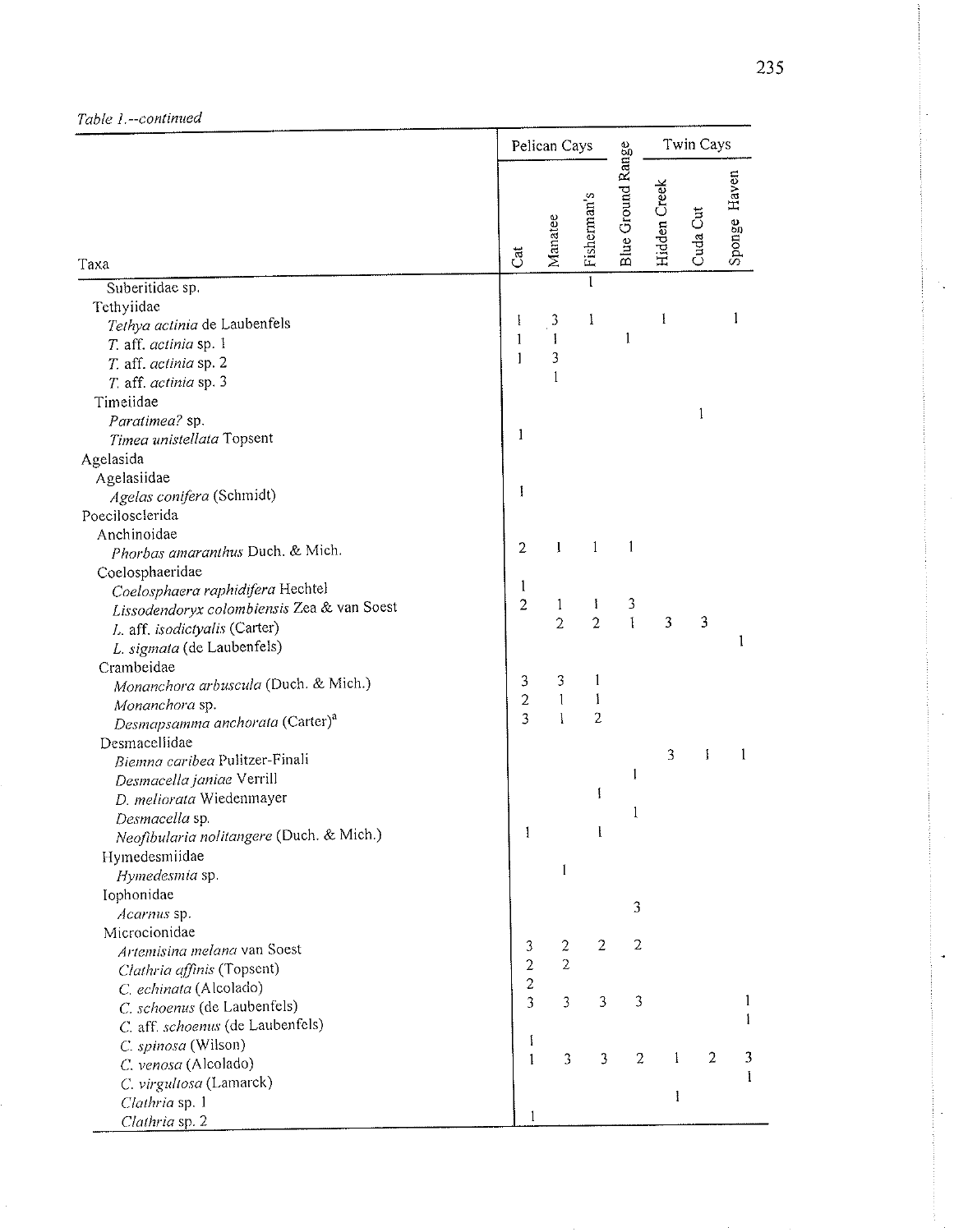# Table 1 .-- continued

 $\epsilon$ 

|                                                                                                                                                                                                                                                                                                      |                                  | Pelican Cays                                       |                                                         |                          | Twin Cays      |                                       |                |
|------------------------------------------------------------------------------------------------------------------------------------------------------------------------------------------------------------------------------------------------------------------------------------------------------|----------------------------------|----------------------------------------------------|---------------------------------------------------------|--------------------------|----------------|---------------------------------------|----------------|
| Taxa                                                                                                                                                                                                                                                                                                 | Cat                              | Manatee                                            | Fisherman <sub>s</sub>                                  | Blue Ground Range        | Hidden Creek   | Cuda Cut                              | Sponge Haven   |
| Mycalidae                                                                                                                                                                                                                                                                                            |                                  |                                                    |                                                         |                          |                |                                       |                |
| Mycale angulosa (Duch. & Mich.)<br>M. arenaria Hajdu & Desqueyroux-Faundez<br>M. arndti van Soest<br>M. citrina Hajdu & Rützler<br>M. escarlatei Hajdu et al.<br>M. laevis (Carter) <sup>a</sup><br>M. carmigropila Hajdu & Rützler<br>M. laxissima (Duch. & Mich.)<br>M. magniraphidifera van Soest | 1<br>3<br>2                      | 2<br>$\overline{c}$<br>$\mathbf{I}$<br>1<br>3<br>1 | $\overline{2}$<br>$\overline{c}$<br>1<br>$\overline{3}$ | I<br>$\overline{c}$<br>3 |                | $\overline{z}$<br>I<br>$\overline{c}$ | I<br>I<br>I    |
| M. aff. magniraphidifera van Soest                                                                                                                                                                                                                                                                   |                                  |                                                    |                                                         |                          | $\overline{2}$ | 1                                     | I              |
| M. microsigmatosa Arndt<br>M. aff. microsigmatosa Arndt<br>Mycale sp. 1                                                                                                                                                                                                                              | $\bar{z}$<br>1<br>$\overline{z}$ | 3                                                  | 3<br>1                                                  | 3                        |                | $\overline{2}$                        | 3              |
| Mycale sp. 2<br>Mycale sp. 3                                                                                                                                                                                                                                                                         |                                  |                                                    |                                                         |                          |                |                                       | 1              |
| Mycale sp. 4<br>Mycale sp. 5                                                                                                                                                                                                                                                                         |                                  | 1<br>I                                             |                                                         |                          |                | 1                                     |                |
| Paresperella sp.<br>Myxillidae                                                                                                                                                                                                                                                                       | 1                                | 1                                                  |                                                         | I                        |                |                                       |                |
| Iotrochota birotulata (Higgin)<br>Iotrochota sp.<br>Phoriospongidae                                                                                                                                                                                                                                  | 3                                | 3                                                  | 3                                                       | I<br>$\overline{z}$      |                |                                       |                |
| Strongylacidon sp.                                                                                                                                                                                                                                                                                   | $\overline{z}$                   |                                                    | 1                                                       |                          |                |                                       |                |
| Raspaillidae                                                                                                                                                                                                                                                                                         |                                  |                                                    |                                                         |                          |                |                                       |                |
| Ectyoplasia ferox (Duch. & Mich.)<br>Eurypon laughlini Diaz et al.<br>Eurypon sp.                                                                                                                                                                                                                    | $\overline{2}$<br>1              |                                                    | 1                                                       | 3                        |                |                                       |                |
| Tedanidae                                                                                                                                                                                                                                                                                            |                                  |                                                    |                                                         |                          |                |                                       |                |
| Tedania ignis (Duch. & Mich.)<br>T. aff. ignis (Duch. & Mich.)<br>Halichondrida                                                                                                                                                                                                                      | $\boldsymbol{2}$                 | フ<br>$\overline{2}$                                | 2<br>$\mathbf{1}$                                       |                          |                |                                       |                |
| Axinellidae<br>Pseudaxinella? spp. aff. zeai Alvarez et al.<br>Ptilocaulis walpersi (Duch. & Mich.)<br>Dictyonellidae                                                                                                                                                                                | $\overline{2}$                   |                                                    | 1<br>1                                                  |                          |                |                                       |                |
| Dictyonella sp.                                                                                                                                                                                                                                                                                      |                                  |                                                    |                                                         |                          |                |                                       | 1              |
| Scopalina hispida (Hechtel)<br>S. ruetzleri (Wiedenmayer) <sup>a</sup><br>Scopalina? sp.<br>Ulosa funicularis Rützler <sup>a</sup>                                                                                                                                                                   | 1<br>3<br>$\overline{c}$         | 3<br>T                                             | 3<br>3                                                  | $\mathbf 2$              |                | I                                     | $\overline{2}$ |
| Halichondriidae                                                                                                                                                                                                                                                                                      |                                  |                                                    |                                                         |                          |                |                                       |                |
| Amorphinopsis sp.1<br>Amorphinopsis sp. 2                                                                                                                                                                                                                                                            | $\mathbf{1}$                     | ĺ                                                  | $\overline{2}$<br>Ŧ                                     |                          | 3              |                                       |                |

 $\epsilon$ 

 $\overline{a}$ 

ä,

 $\cdot$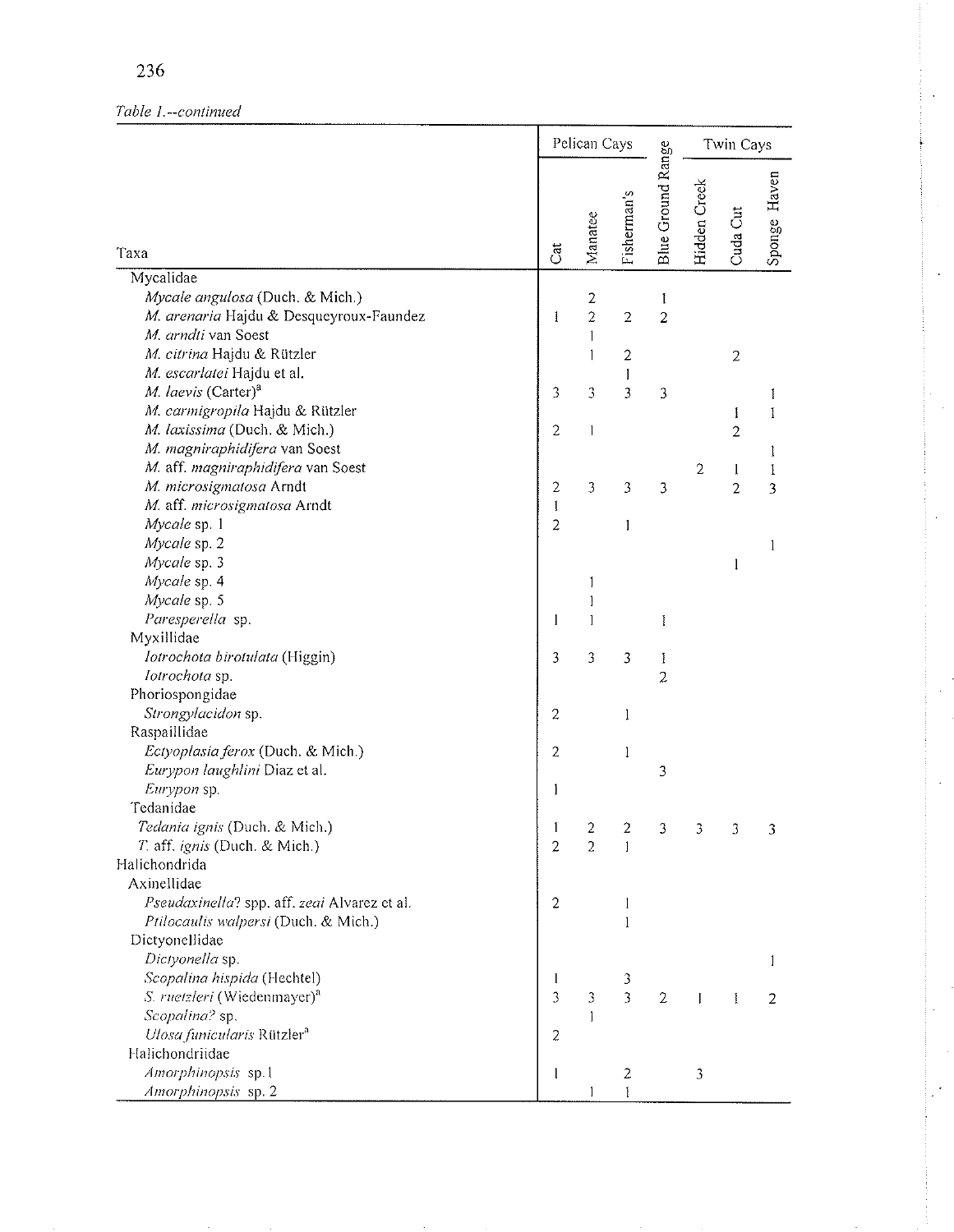|                                                                                                                                                                                                       |                        | Pelican Cays                      |                                    |                   |                | Twin Cays      |                         |  |
|-------------------------------------------------------------------------------------------------------------------------------------------------------------------------------------------------------|------------------------|-----------------------------------|------------------------------------|-------------------|----------------|----------------|-------------------------|--|
| Taxa                                                                                                                                                                                                  | <b>Jat</b>             | Manatee                           | Fisherman's                        | Blue Ground Range | Hidden Creek   | Cuda Cut       | Sponge Haven            |  |
| Ciocalypta? sp.                                                                                                                                                                                       |                        |                                   | $\mathbf{1}$                       |                   |                |                |                         |  |
| Halichondria magniconulosa? Hechtel<br>H. poa? De Laubenfels<br>Hymeniacidon caerulea Pulitzer-Finali<br>Myrmekioderma rea (de Laubenfels)<br>Topsentia ophiraphidites de Laubenfels<br>Haplosclerida | 1<br>1<br>$\mathbf{1}$ | ł<br>$\mathbf{l}$<br>$\mathbf{1}$ | $\overline{c}$<br>$\boldsymbol{2}$ | 3                 | 3              | $\overline{c}$ | $\mathfrak{Z}$<br>3     |  |
| Callyspongiidae                                                                                                                                                                                       |                        |                                   |                                    |                   |                |                |                         |  |
| Callyspongia fallax Duch. & Mich. <sup>a</sup><br>C. vaginalis (Lamarck)<br>Callyspongia sp.                                                                                                          | $\overline{2}$         | 1<br>1                            | $\overline{c}$                     |                   |                |                |                         |  |
| Chalinidae<br>Halicona caerulea (Hechtel)                                                                                                                                                             |                        |                                   |                                    | 1                 |                |                |                         |  |
| H. curacaoensis (van Soest)                                                                                                                                                                           | l                      | L                                 | 3                                  |                   | 2              |                | 2                       |  |
| H. aff. curacaoensis (van Soest)                                                                                                                                                                      | Ť                      | 3                                 | $\overline{c}$                     | $\mathbf{I}$      |                |                |                         |  |
| H. implexiformis (Hechtel)                                                                                                                                                                            |                        | 1                                 | $\overline{2}$                     | $\mathbf{1}$      | 3              | 2              | 1                       |  |
| H. aff. implexiformis (Hechtel)                                                                                                                                                                       |                        | 1                                 |                                    |                   |                |                |                         |  |
| H. magnifica de Weerdt et al.                                                                                                                                                                         |                        |                                   |                                    | 1                 | 1              |                |                         |  |
| H. manglaris Alcolado                                                                                                                                                                                 | $\overline{2}$         | 1                                 | $\overline{c}$                     | 1                 | $\overline{2}$ | 2              | 3                       |  |
| H. mucifibrosa de Weerdt et al.                                                                                                                                                                       |                        |                                   |                                    | $\overline{c}$    |                | 3              | $\overline{\mathbf{3}}$ |  |
| H. pseudomolitba de Weerdt et al.                                                                                                                                                                     |                        |                                   |                                    |                   | $\overline{z}$ |                | I                       |  |
| H. tubifera (George & Wilson)                                                                                                                                                                         |                        | J                                 | 1                                  | 1                 | $\overline{2}$ |                | $\overline{c}$          |  |
| H. aff. tubifera (George & Wilson)                                                                                                                                                                    |                        |                                   |                                    | 2                 |                |                |                         |  |
| H. twincayensis de Weerdt et al.                                                                                                                                                                      |                        |                                   |                                    | 1                 | 1              |                |                         |  |
| Haliclona sp. 1                                                                                                                                                                                       |                        | ĺ                                 |                                    | 1                 |                |                |                         |  |
| Haliclona sp. 2                                                                                                                                                                                       |                        |                                   |                                    | ì                 |                |                |                         |  |
| Haliclona sp. 3                                                                                                                                                                                       |                        |                                   |                                    |                   |                | l              | 1                       |  |
| Haliclona sp. 4                                                                                                                                                                                       |                        | ļ                                 |                                    |                   |                |                |                         |  |
| Haliclona sp. 5                                                                                                                                                                                       |                        | 1                                 |                                    |                   |                |                |                         |  |
| Haliclona sp. 6                                                                                                                                                                                       |                        |                                   |                                    |                   |                |                | 1                       |  |
| Haliclona sp. 7                                                                                                                                                                                       |                        | 3                                 |                                    |                   |                |                |                         |  |
| Haliclona sp. 8                                                                                                                                                                                       |                        | 1                                 |                                    |                   |                |                |                         |  |
| Haliclona sp. 9                                                                                                                                                                                       |                        |                                   | l                                  |                   |                |                |                         |  |
| Haliclona sp. 10                                                                                                                                                                                      |                        |                                   | $\mathbf{I}$                       | 1                 |                |                |                         |  |
| Haliclona sp. 11                                                                                                                                                                                      |                        | 1                                 |                                    | 1                 |                |                |                         |  |
| Haliclona sp. 12                                                                                                                                                                                      |                        | 1                                 | 1                                  |                   |                |                |                         |  |
| Chalinidae sp.                                                                                                                                                                                        |                        |                                   |                                    |                   |                |                |                         |  |
| Niphatidae                                                                                                                                                                                            | 3                      | $\mathbf{I}$                      |                                    | 1                 |                |                |                         |  |
| Amphimedon compressa Duch. & Mich.                                                                                                                                                                    | 3                      | 3                                 | $\overline{2}$                     |                   |                | 1              | $\mathbf{I}$            |  |
| A. erina (de Laubenfels)                                                                                                                                                                              | $\overline{2}$         | 3                                 |                                    |                   |                |                |                         |  |
| A. aff. erina (de Laubenfels)                                                                                                                                                                         |                        |                                   |                                    |                   |                |                |                         |  |
| Gellius sp.                                                                                                                                                                                           | $\overline{c}$         |                                   |                                    |                   |                |                |                         |  |
| Niphates digitalis (Lamarck)<br>N. erecta Duch. & Mich.                                                                                                                                               | $\overline{2}$         | 1                                 |                                    |                   |                |                |                         |  |
| Niphates sp.                                                                                                                                                                                          | l                      |                                   |                                    |                   |                |                |                         |  |
|                                                                                                                                                                                                       |                        |                                   |                                    |                   |                |                |                         |  |

J.

 $\ddot{\phantom{a}}$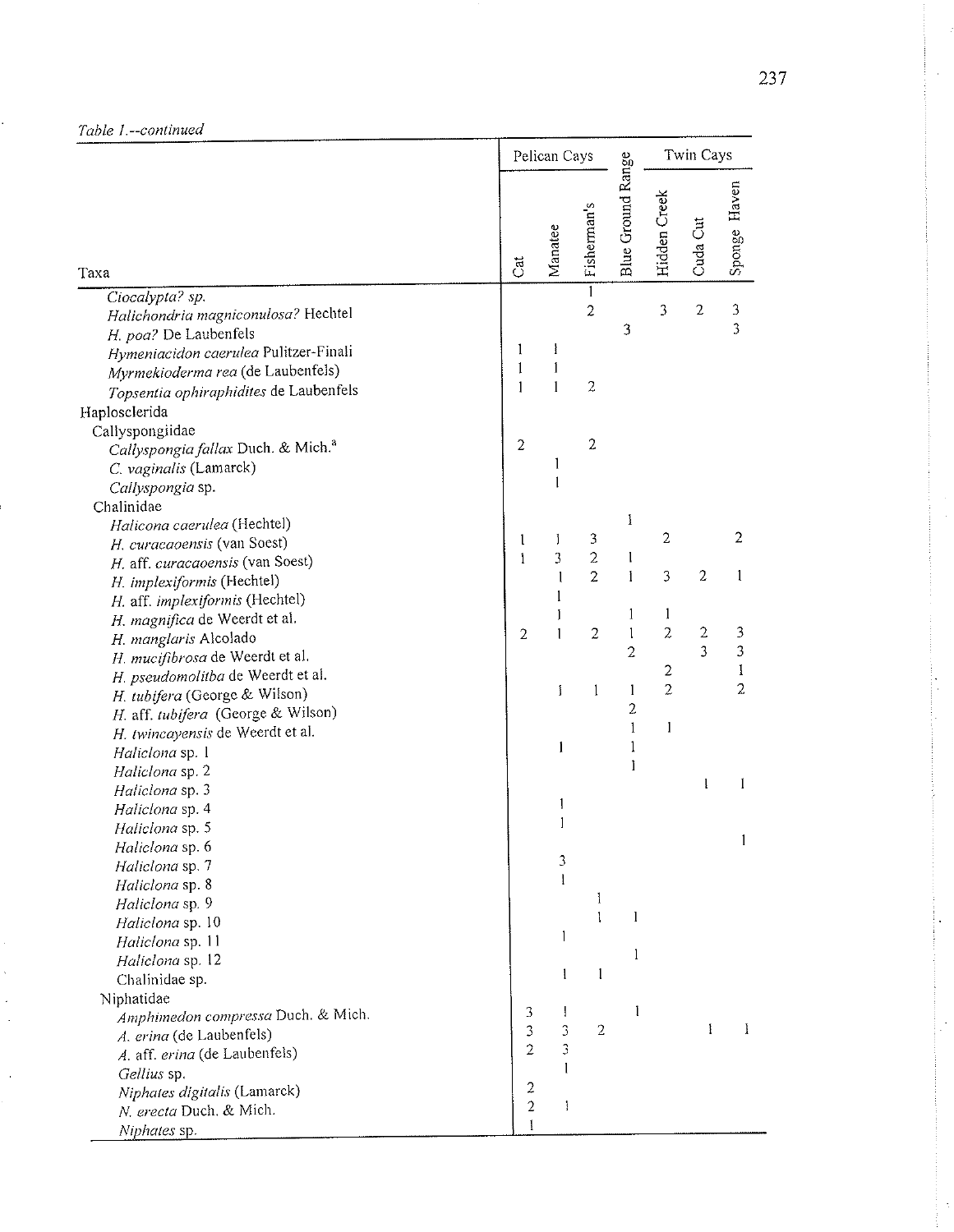# Table 1 .-- continued

|                                                                                                                                                                                                                                                               |                                                        | Pelican Cays                                |                                        |                   |                | Twin Cays    |              |  |
|---------------------------------------------------------------------------------------------------------------------------------------------------------------------------------------------------------------------------------------------------------------|--------------------------------------------------------|---------------------------------------------|----------------------------------------|-------------------|----------------|--------------|--------------|--|
| Taxa                                                                                                                                                                                                                                                          | Cat                                                    | Manatee                                     | Fisherman's                            | Blue Ground Range | Hidden Creek   | Cuda Cut     | Sponge Haven |  |
| Petrosiidae                                                                                                                                                                                                                                                   |                                                        |                                             |                                        |                   |                |              |              |  |
| Petrosia weinbergi (van Soest)<br>Strongylophora davilai Alcolado<br>Xestospongia carbonaria (Lamarck)<br>X.? caycedoi Zea & van Soest<br>X. muta (Schmidt) <sup>a</sup><br>X. proxima (Duch. & Mich.)<br>X. subtriangularis (Duchassaing)<br>Phloeodictyidae | I<br>1<br>3<br>$\pmb{\mathrm{I}}$<br>$\mathbf{l}$<br>I | ł<br>3<br>$\mathbf{l}$<br>$\mathbf{I}$<br>3 | 3<br>1<br>$\mathbf{l}$<br>$\mathbf{1}$ |                   |                |              |              |  |
| Aka siphona (de Laubenfels)                                                                                                                                                                                                                                   | I                                                      |                                             |                                        |                   |                |              |              |  |
| Aka sp.<br>Calyx podatypa (de Laubenfels)<br>Oceanapia sp. 1<br>Oceanapia sp. 2                                                                                                                                                                               | $\boldsymbol{2}$<br>$\mathbf{1}$                       | 1<br>$\overline{2}$<br>I                    |                                        | $\overline{2}$    |                |              | 3            |  |
| Dictyoceratida                                                                                                                                                                                                                                                |                                                        |                                             |                                        |                   |                |              |              |  |
| Irciniidae                                                                                                                                                                                                                                                    |                                                        |                                             |                                        |                   |                |              |              |  |
| Fasciospongia? sp.<br>Hyrtios proteus Duch. & Mich.<br>Hyrtios sp.                                                                                                                                                                                            | $\overline{2}$                                         | 1<br>$\overline{2}$                         | I                                      | 3                 | 1              | 1            | 3            |  |
| Ircinia campana (Lamarck)<br>I. felix (Duch. & Mich.)<br>I. strobilina (Lamarck)<br>Ircinia sp. 1<br>Ircinia sp. 2                                                                                                                                            | $\overline{\mathbf{c}}$<br>$\mathbf{1}$                | 2<br>$\overline{2}$<br>I<br>2               | Ĩ<br>I<br>I                            | 3<br>3<br>1<br>Į  |                | 1            | 1<br>1       |  |
| Ircinia sp. 3<br>Ircinia sp. 4                                                                                                                                                                                                                                |                                                        |                                             |                                        | I<br>I            |                |              |              |  |
| Smenospongia aurea (Hyatt)<br>Spongiidae<br>Cacospongia sp.                                                                                                                                                                                                   | 1                                                      |                                             |                                        | l                 |                |              |              |  |
| Spongia obscura Hyatt                                                                                                                                                                                                                                         | 1                                                      | $\overline{\mathbf{c}}$                     | 3                                      | I                 |                | $\mathbf{I}$ |              |  |
| S. tubulifera Lamarck <sup>a</sup>                                                                                                                                                                                                                            | 3                                                      | 3                                           | 3                                      | Ĭ                 | $\overline{2}$ | 1            | 3            |  |
| Dendroceratida                                                                                                                                                                                                                                                |                                                        |                                             |                                        |                   |                |              |              |  |
| Dysideidae<br>Dysidea. etheria de Laubenfels<br>D. janiae (Duch. & Mich.)                                                                                                                                                                                     | $\overline{2}$                                         |                                             | 3                                      | 3                 |                | 1            |              |  |
| Dysidea sp. 1<br>Dysidea sp. 2                                                                                                                                                                                                                                |                                                        |                                             | 3<br>I                                 |                   | $\overline{c}$ |              |              |  |
| Darwinellidae                                                                                                                                                                                                                                                 |                                                        |                                             |                                        |                   |                |              |              |  |
| Aplysilla sp. 1<br>Aplysilla sp. 2<br>Aplysilla sp. 3                                                                                                                                                                                                         | $\overline{2}$<br>1                                    | $\overline{2}$                              | 1                                      |                   |                |              |              |  |
| Chelonaplysilla aff. erecta (Row)<br>Darwinella rosacea Hechtel<br>Pleraplysilla sp.                                                                                                                                                                          | $\overline{2}$                                         | $\overline{2}$                              | 3<br>1                                 | I                 |                | 1            |              |  |

l.

 $\ddot{\phantom{a}}$  $\sim$ 

 $\bar{z}$ 

 $\bar{q}$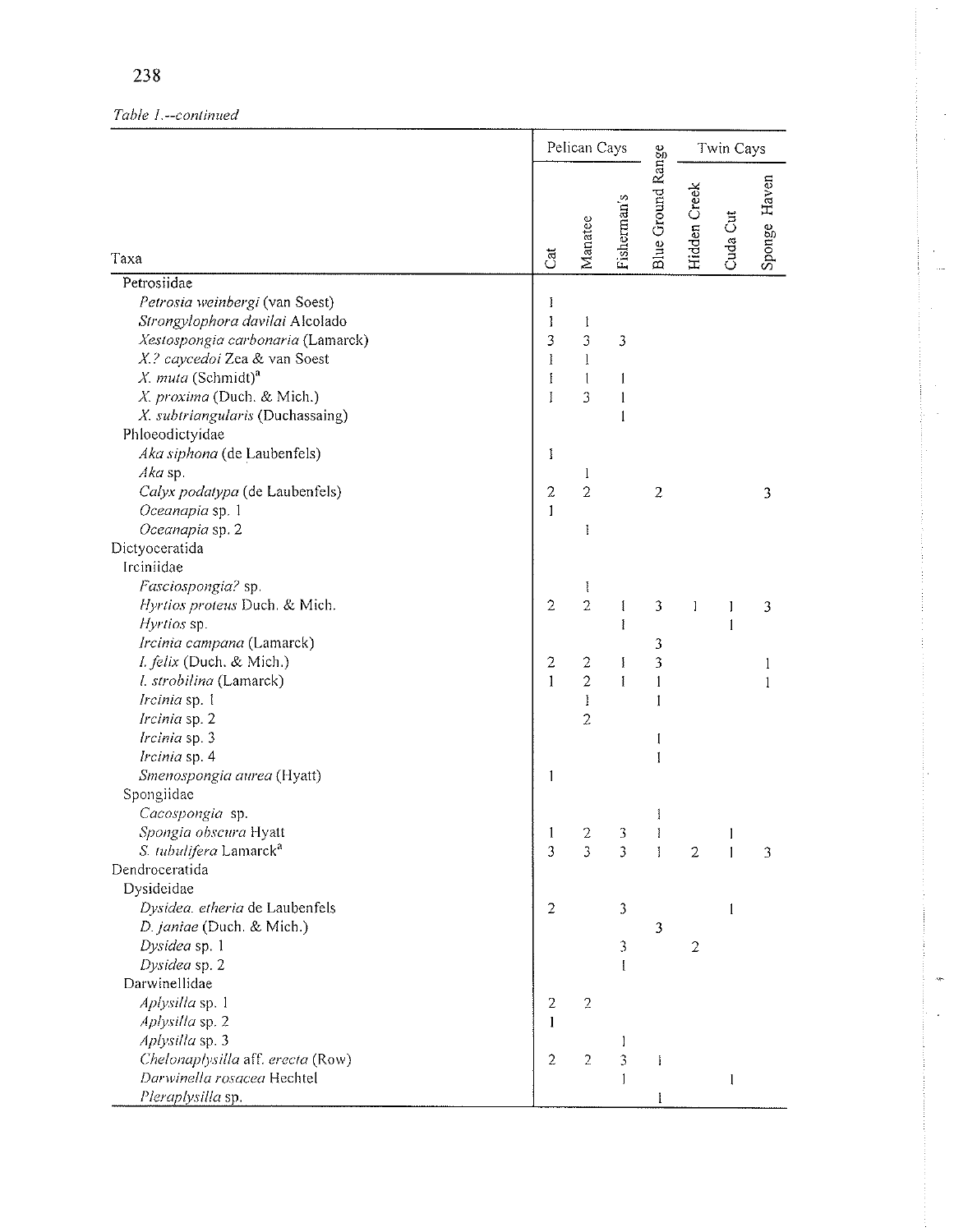#### *Table I--continued*

|                                      |     |                | Pelican Cays   |                   |                 |                | Twin Cays       |    |  |
|--------------------------------------|-----|----------------|----------------|-------------------|-----------------|----------------|-----------------|----|--|
| Taxa                                 | Cat | Manatee        | Fisherman's    | Blue Ground Range | Hidden Creek    | Cuda Cut       | Haven<br>Sponge |    |  |
| Halisarcidae                         |     |                |                |                   |                 |                |                 |    |  |
| Halisarca caerulea Vacelet           |     | $\overline{2}$ | 2              | $\mathbf{2}$      |                 |                |                 |    |  |
| Halisarca sp.                        |     |                |                | 3                 |                 | $\overline{2}$ |                 |    |  |
| Verongida                            |     |                |                |                   |                 |                |                 |    |  |
| Aplysinidae                          |     |                |                |                   |                 |                |                 |    |  |
| Aiolochroia crassa (Hyatt)           |     | $\overline{2}$ |                | 1                 |                 |                |                 |    |  |
| Aplysina archeri Higgin              |     |                |                |                   |                 |                |                 |    |  |
| A. fistularis (Pallas)               |     |                |                |                   |                 |                |                 |    |  |
| A. fulva (Pallas)                    |     | 3              |                | 3                 |                 |                |                 |    |  |
| Verongula rigida Esper               |     | $\overline{2}$ | $\overline{c}$ |                   |                 |                |                 |    |  |
| Calcarea                             |     |                |                |                   |                 |                |                 |    |  |
| Clathrina aff. coriacea (Montagu)    |     |                |                | $\overline{2}$    |                 | 2              | 3               | 2  |  |
| Sycon sp.                            |     |                |                |                   |                 |                |                 |    |  |
| Total number of species per locality |     | 90             | 95             | 77                | $\overline{54}$ | 26             | 29              | 42 |  |
| Species per region                   |     | 147            |                |                   | 54              | 57             |                 |    |  |

<sup>a</sup>See Plate 2

Before entering the lagoon by swimming across the coral ridge, one encounters an unexpectedly steep outer slope that rises from a sandy bottom at 22 m and is covered by lettuce coral *(Agaricia tenuifolia)* with isolated stands of staghorn coral *(Acropora cervicornis).* In 1994, many of the *A, cervicornis* were partly bleached, possibly by white-band disease. Some isolated *Agaricia* blades were also freshly bleached, perhaps as a result of starfish *(Oreaster)* feeding, which was occasionally observed in 1997. Several large sponges are attached to the dead coral and coral rubble in this area. Clusters of large barrel sponges, dark purplish brown *Xestospongia muta* (Plate 2b), form several reef-like islands on the lower slope between *6* and 15 m, where coral growth is less lush and interspersed with sand, coral rubble, and patches of turtle grass *(Thalassia testudinum).* Associated with *Xestospongia* are long, intertwined ropy sponges, blackish green *Iotrochofa birotulata,* crimson *Amphimedon compressa,* and ochre-yellow *Aplysina fulva.* Other large sponges present on the slope are tall tubes of gray *Niphates digitalis*  and blackish red *Mycale laxissima,* brown bowl-shaped *Irciniu campana,* and massive blackish gray *I strobilina.* 

In the shallow parts, and on top of the *Agaricia* ridge, coral is partly overgrown by extensive patches of greenish brown *Chondrilla nucula* (Plate 2a), a leathery and tough encrusting sponge with a very smooth, slick surface, which is known to be an aggressive competitor for space (Vicente, 1990). (This sponge may well be an undescribed species of *Chondrilla* because its growth habit and ecology are very different from that of the familiar C. *nucula,* a Mediterranean relative, although the siliceous spicules, spherasters, are indistinguishable between the two.) Another green encrusting sponge in this habitat, *Ulosa*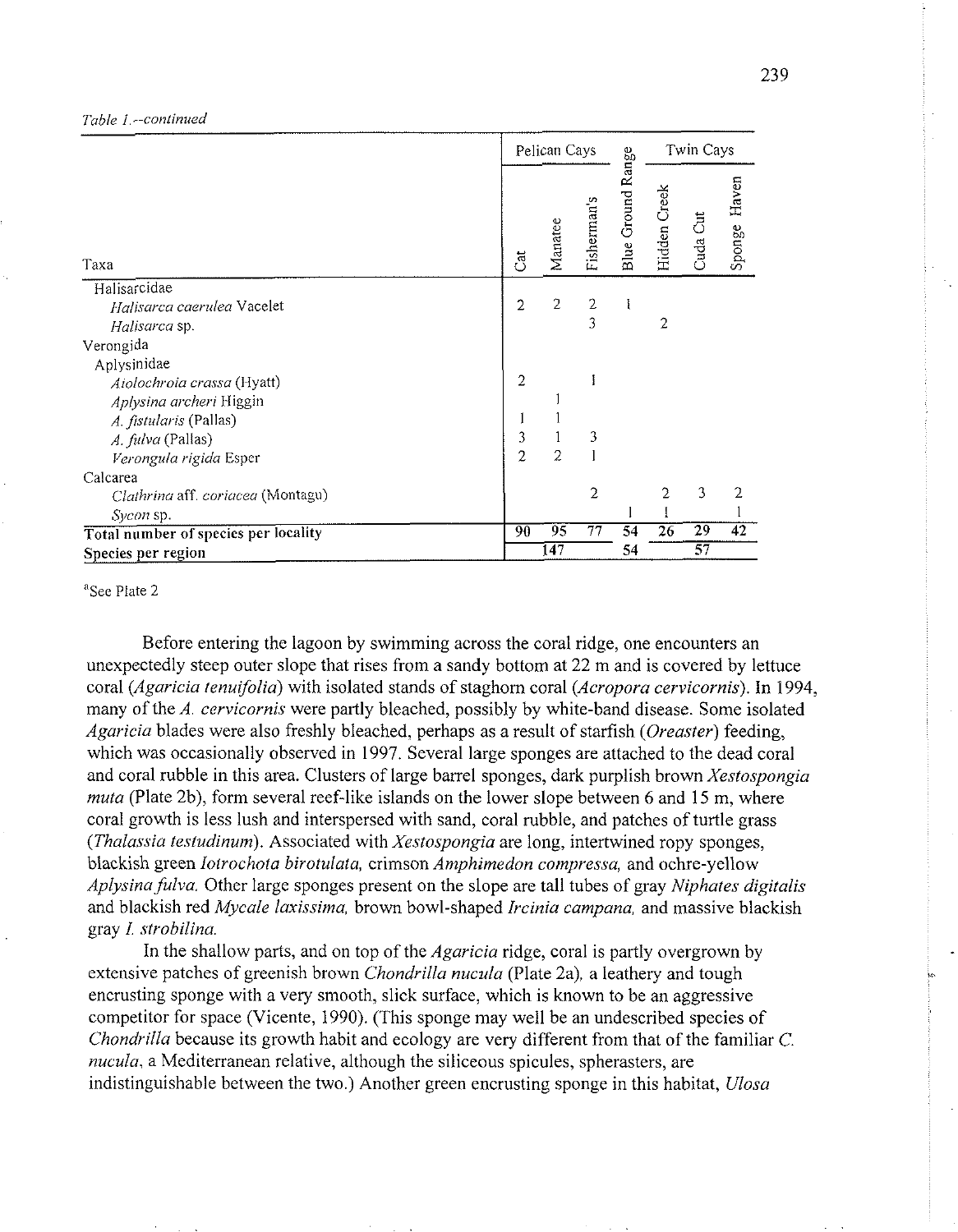*funicularis* (Plate 2a), is darker (with a grayish tinge) and soft, and has thin whip-like processes (Rutzler, 1981). Both harbor large numbers of unicellular cyanobacteria and thus are photosynthetic species (Rutzler, 1990). These two crustose species-along with ropy, yellow *Aplysinafulva* and blackish *Iotrochota birotulata,* tube clusters of violet to pink *Callyspongia fallax*, and layers of a colonial gray-green zoanthid, *Zoanthus* sp.—also grow on loose coral plates and seem to help stabilize them. Rutzler (1965) introduced the term "Kittschwamme" ("putty" sponges) to describe this sponge-mediated binding of reef coral and rubble, a phenomenon also described by Wulff and Buss (1979) and Wulff (1984). Other sponges attached to *Agaricia* coral plates on the ridge are encrusting red *Monanchora arbuscula* and cushionshaped yellow *Mycale laevis* (Plate 2c,d), as on open reefs, attached to the underside of plates, and blackish-olive *Xestospongia carbonaria.* At least one excavating sponge, the dark brown symbiotic (with zooxanthellae) *Cliona caribbaea* is commonly found in the coral skeleton.

Moving clockwise from the ridge toward the pond, one finds red-mangrove root and rubble substrates overgrown by coral (forming *Agaricia* "mini-reefs") and by large or extensively encrusting sponges, particularly branching pink *Desnmpsamma anchorata* (Plate 2c), blackish green (exuding purple stain when touched) *Iotrochota birotulata,* many covered by a yelloworange symbiotic zoanthid *(Purazoanthus swifti),* deep orange-brown *Artemisina melana,* deep red *Mycale laxissima*, blackish *Xestospongia carbonaria*, and bright crimson *Amphimedon compressa.* Massive or thickly encrusting forms include the ubiquitous orange-red *Scopalina ruetzleri,* blackish-with-gray large (80 cm across) *Ircinia slrobilina,* dark wine-red *Mycale laxissima,* sky-blue *Dysidea etheria,* and yokc-yellow *Mycale laevis* (Plate 2c,d). The most common thinly encrusting species are blue-green *Terpios manglaris*, grayish to pinkish *Clathria echinata, and red Monanchora arbuscula.* Massive sponges such as brown *Ircinia felix* and black *Hyrtios proteus* are often encountered on coral rubble between the mangrove fringe and stands of turtle grass. Excavating *Cliona carihbaea* occur in the same habitat.

Continuing clockwise around the pond, one finds at least 90 species, but no distinctive distributional patterns can be discerned. The species just mentioned occur here as well. The larger massive forms include the amorphous black *Spongia tubulifera,* which supports a great variety of smaller epizoic sponges, bluish-green *Amphimedon erina*, sprawling-tubular brown *Calyx podatypa,* yellow *Aiolochroia crassa* and *Verongula rigida,* branching reddish black *Artemisina melanu,* and yellow-over-salmon *Clathria schoenus.* Conspicuous crusts on mangrove roots are pale-red Spirastrella mollis, deep red Phorbas amaranthus, red-granular Mycale microsigmatosa, and leathery blue *Halisarca caerulea*.

*Manatee Cay*. The sponge survey at Manatee Cay focused exclusively on the large lagoon-like "Pond C," which is actually a composite of three bays that may have evolved from separate ponds. The pond measures 333 m (N-S) x 144 m (W-E) and covers an area of 3.24 ha. Most of the 638-m long circumference is covered by a mangrove fringe. The 60-m wide entrance, which faces west, is blocked by the shallows of a coral ridge. The largest, northern lobe of the pond (which we have named  $C_1$  and covers 1.87 ha, with 485 m of shoreline) is the richest in terms of habitat variety and populations of filter-feeding sponges and ascidians. The entrance into  $C<sub>1</sub>$  faces south and is narrower than the main entrance  $(44 \text{ m})$ . This pond is deeper and visibility is lower than in Cat Cay's pond A. During our survey (August 5, 1997) we measured the following maximum depths (by hand-held sonar) and average horizontal visibility at the surface (Secchi disk):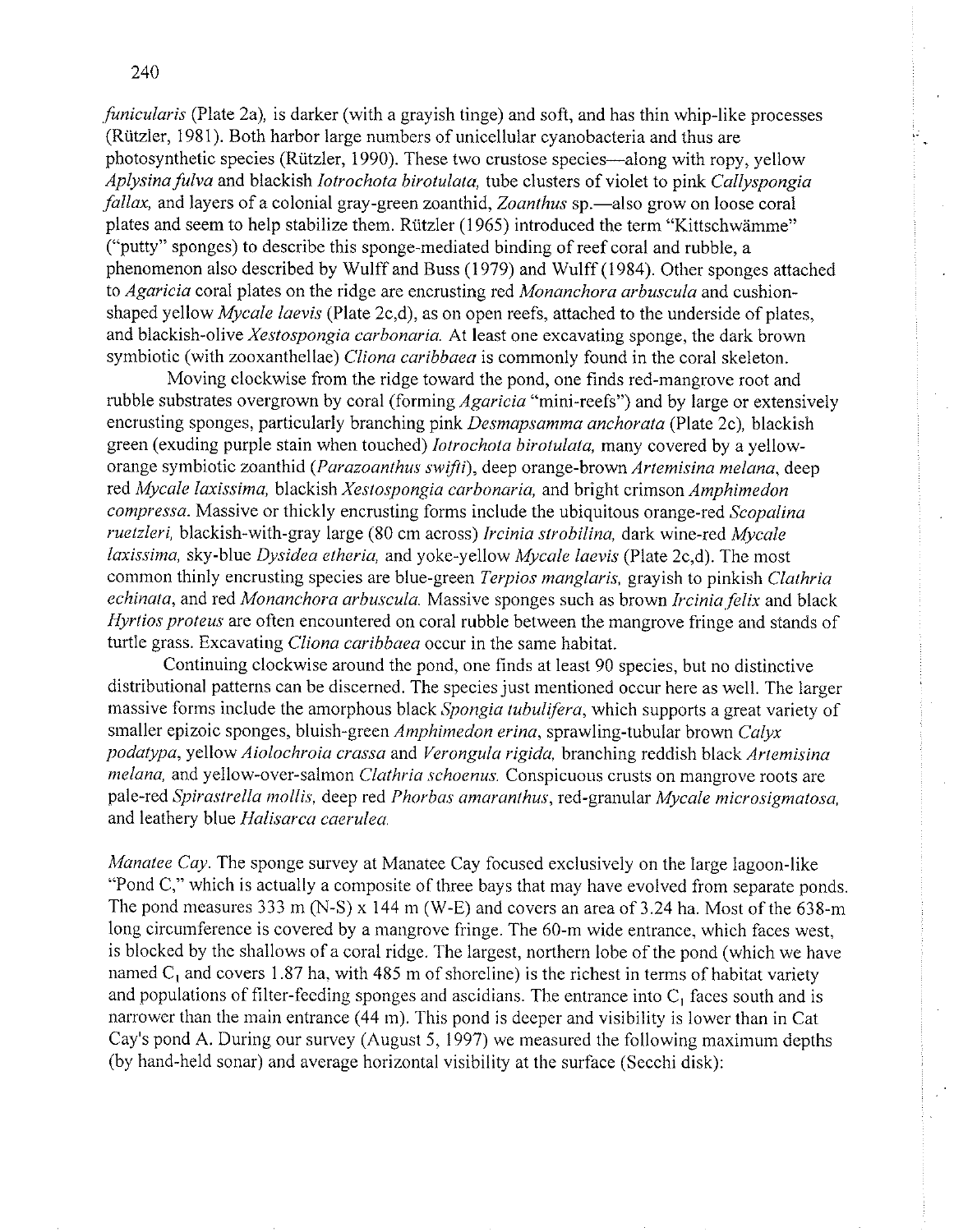Just west outside main entrance into Pond C  $15.0$  m depth/8.0 m visibility Center of northern lobe  $(C_1)$  11.0 m depth/4.5 m visibility<br>Center of Pond C (east of main entrance) 10.0 m depth/6.0 m visibility Center of Pond C (east of main entrance) Just east of center of southern lobe 13.5 m depth/4.5 m visibility

Turning north and swimming clockwise after entering Pond C, one first encounters a muddy bottom with turtle grass and *Halimeda* algae. Sponges are associated with pieces of rubble and include brown clumps of *Anthosigmella varians,* greenish brown crusts of *Chondrilla nucula*  (Plate 2a), clusters of dull green *Amphimedon erina* and brownish *Ircinia felix,* and red-orange, cake-shaped *Lissodendoryx colombiensis.* Red mangrove roots in this area support primarily the red encrusting *Mycale microsigmatosa,* branching red-blackish *Artemisina melana,* and blackish *Iotrochota birotulata.* From here on, most of the western submerged shoreline consists of more or less undercut peat banks with exposed mangrove roots and overhanging or overarching *Rhizophora* stilt roots. Both are densely carpeted by sponges and ascidians; sponges are dominant and exhibit considerable diversity in the darker parts of the undercuts where there is no competition for space from algae.

Common exposed massive species, apart from *Artemisina* and *lotrochota,* are yellow *Aplysina fulva,* black *Spongia tubu1l;fera* (Plate 2d) and *Hyrtiosproteus,* yellow *Mycale Iaevis*  (Plate 2c,d), some surviving half-buried in mud after having fallen off the original substrate, orange *Scopalina ruetzleri* (Plate 2e), red *Clathria schoenus,* red fire sponge *Tedunia ignis,* and dark-brown *Xestospongia proxima*. Large, continuous but very thin crusts include pale red *Spirastrella mollis,* blue-green *Terpios manglaris,* and red *Monanchora arbuscula.* Smaller but diverse and abundant encrusting and cushion-shaped species occur as epizoans on other species ( e.g., on Spongia tubulifera) and particularly on the back walls and ceilings of the cave-like undercuts: brown *Placospongia intermedia,* grayish *Clathria venosa,* greenish and reddish species of *Clathria* and *Mycale,* orange *Scopalina ruetzleri* (Plate 2e). Again, crusts are common in the dark zone of the caves: gray to whitish *Haliclona curacaoensis,* bluish-green *Amphimedon erina,*  blackish olive *Xestospongia carbonaria,* blue *Halisarca caerulea,* and near-spherical, green and orange *Tethya actinia.* Many of the large and common species extend their distribution to the northeastern, southeastern, and southern flanks of the pond where habitats are restricted to stilt roots isolated by mud bottoms, but diversity is markedly lower then in the zone of the peat undercuts. Only a few sponge species, such as the common *Scopalina, Ircinia,* and *Tedania,* occur along the central eastern shoreline across from the main entrance.

*Fisherman's Cay.* Two interconnected ponds, E and F, are present here, but only E, the northern one, has an entrance to the open water. The two ponds are almost the same size and together form a figure 8: E with an area of 0.40 ha (225-m circumference), F covering 0.41 ha (227-m circumference). The longest perpendicular axis of E measures 122 x 44 m and that of F is 91 x 70 m. The only entrance from the outside is 8 m wide and up to 4 m deep; the center of pond E drops to 1 1 m. The *Agaricia* coral ridge has a steep slope with some conspicuous clusters of tubes of the blackish red sponge *Mycale laxissima.* There is a forest of stilt roots at the entrance and ample coarse sand made up of *Halimeda* chips. Some turtle grass, *Thulassia,* is also present, and although the slope into the pond is muddy, the water is surprisingly clear. Roots and peat banks with small undercuts at the entrance are thickly covered by algae, ascidians, and large encrusting or ropy branching sponges, particularly the orange *Scopalina ruetzleri* (Plate 2e), grayish *Clathria* 

241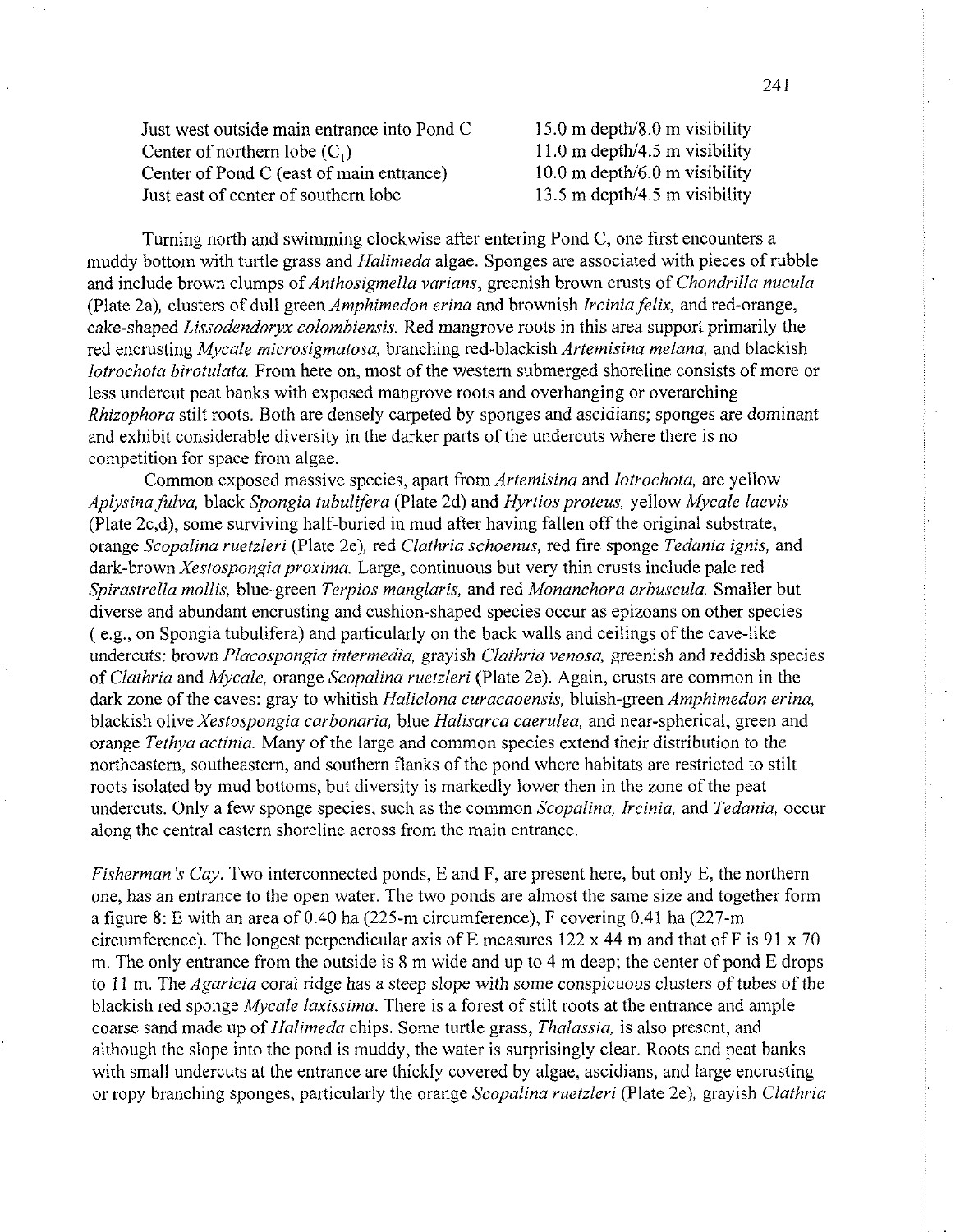*venosa,* yellow *Aplysina fulva,* and blackish *Artemisina melana.* Hanging mangrove roots backed by a vertical peat bank 1-2 m in relief, line most of the pond and provide substrate for the sessile organisms, including algae, ascidians, sponges, corals, and some octocorals. Prominent sponges are massive yellow *Mycale laevis* (Plate 2c,d), blackish *Spongia tubulifera* and *S. obscura,* ropy red *Clathria schoenus,* and encrusting brown *Chondrilla nucula* (Plate 2a) and red *Mycale microsigmatosa.* The passage connecting E and F is only 5 m wide and less than 1 m deep. Again, the roots are covered thickly by *S. ruetzleri* (Plate 2e) and draped by *A. ,fulva,* and coral rubble at the bottom contains a yellow excavating sponge, *Clionu* sp. Other conspicuous sponges found here are thinly encrusting grayish-yellowish *Clathria venosa,* several *Mycale* spp. (including red *M. microsigrnatosa),* blue *Halisarca caerulea,* and a second tan species of *Halisarca.* Many cushion-shaped or thickly encrusting smaller species are also present, including deep purple *Chelonaplysilla* cf. *erecta,* blue and gray *Dysidea etheria* and *Dysidea* sp., blue *Haliclona curacaoensis,* blackish green *Iotrochota birotulatu* and *Xestospongiu curbonaria,* gray-green *Lissodendoryx* cf. *isodictyalis,* and tan, ball-shaped *Cinachyrella apion.* 

*Other Sites.* Using the same techniques, we sampled four sites in two other mangroves, Blue Ground Range and Twin Cays. Both ranges were familiar to some of us from previous studies. They have an abundance of habitats supporting a diverse sponge fauna, and seem more typical of the thousands of mangrove cay habitats scattered throughout the Belize lagoon than in the Pelicans. The primary difference is that most of the mangrove islands do not have the deep, clear, isolated ponds characteristic of the Pelican Cays but instead have a system of tidal channels and shallow lakes with high turbidity from fine sediments that are suspended and redeposited with each tidal cycle and storm event. The sponges sampled are listed in Table 1.

Blue Ground Range (locally also known as Cockney Range) is a series of mangrove islands lying in a line oriented north to south. Our site ("Center of Origin"; Hajdu and Rutzler, 1998) is an extensive, deep (>5 m) lagoon in the center of the range that can be entered from the east by a large boat but has only a very shallow (0.5-m) cut facing west. The cut can only be crossed by swimming but allows good water exchange when the tide changes and the wind blows from the east or west. The bottom is composed of a thick layer of burrowed mud and the water is usually turbid. Sponge habitats are restricted to hanging and anchored stilt roots from a red mangrove and peat bank along the western flank of the lagoon, on either side of the shallow westward cut.

At Twin Cays, northwest of Carrie Bow Cay (Riitzler and Feller, 1987, 1996; de Weerdt et al., 1991; Hajdu and Rützler, 1998) we sampled three sites. One, Hidden Creek, is a 2-m deep, meandering tidal creek that connects an open bay with a shallow enclosed mangrove lake. During each tidal cycle, the water flowing through is either hot and saline (when low tide occurs during a sunny day) or cold and brackish (when low tide occurs during a rainy cold spell) and is exchanged for more tempered open-lagoon water. Values for temperature, salinity, suspended sediments, water flow, and dissolved organics (tannins) can be extreme. Hidden Creek is lined by red mangrove stilt roots and vertical or undercut peat banks covered by sponges. The second site, Cuda Cut, is a short but wide and relatively deep (4 m) passage between the open lagoon and the main channel that separates the two islands that give Twin Cays their name. Water is cool and relatively clear because it is regularly exchanged by tidal and wind currents, with modest sedimentation despite a heavily burrowed, fine-muddy bottom. There are the usual red-mangrove stilt roots and, on one flank, a deeply undercut peat bank with exposed mangrove roots, all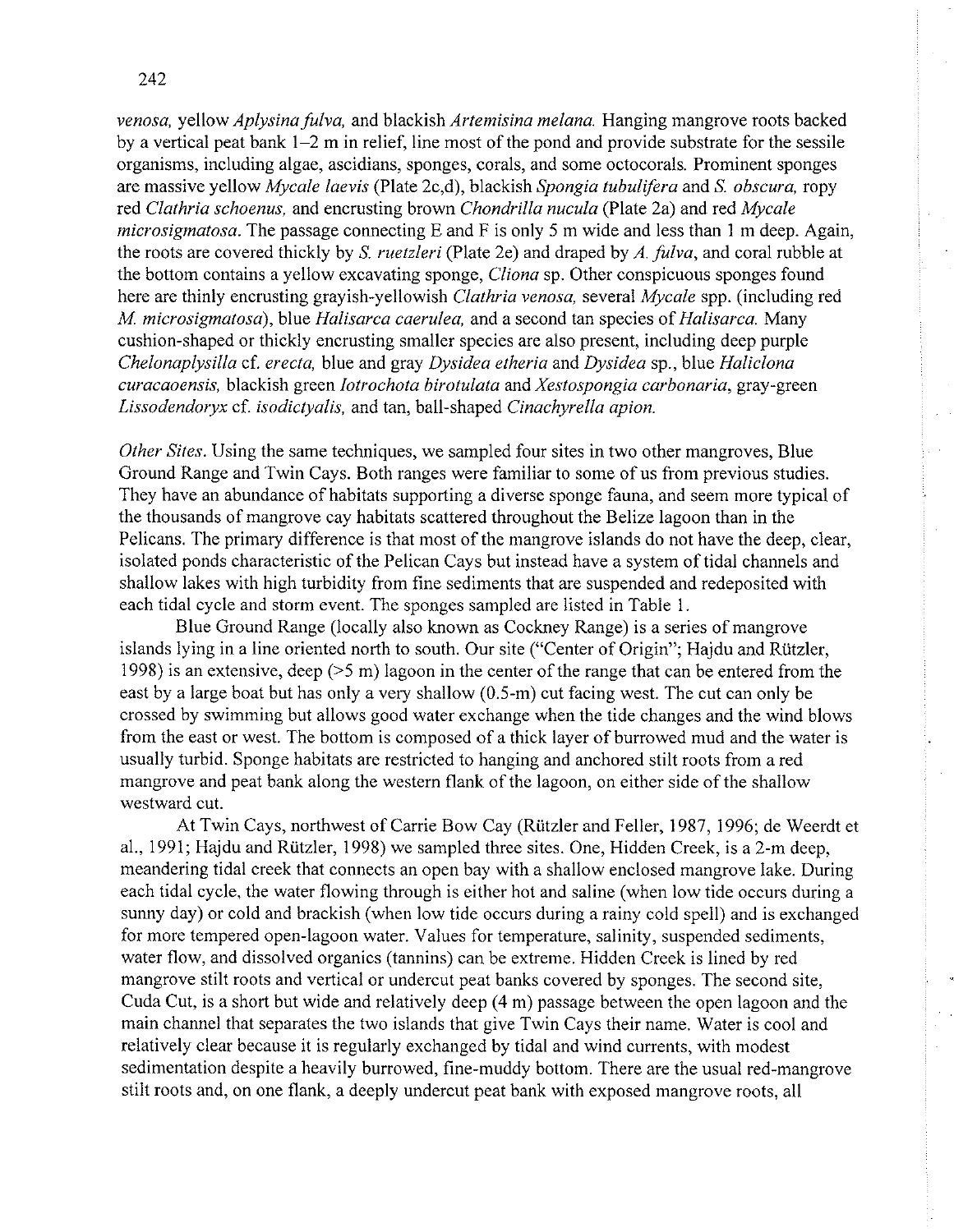covered by sponges. The third site, Sponge Haven, is a shallow (I-m) bay off the main channel and close to its southern exit. Its conditions are intermediate; it is less exposed to wind and is flushed by fresh seawater less often than Cuda Cut. Furthermore, it is not subject to regular environmental extremes, as Hidden Creek is. There are ample mangrove roots and a low-relief peat bank and sponges are plentiful, as the name implies.

### Sponge Richness and Abundance

Table 1 provides a preliminary list of the taxa collected and now under study. The list and distributional data are the result of our group survey in August 1997 and are supplemented by a few records obtained during earlier visits (by K. Riitzler in 1994; and M. C. Diaz and K. P. Smith in 1996, both unpublished). At this stage, we count 182 species and forms for all seven surveyed localities combined, although only 100 (55%) are readily identifiable. The remaining 45% of the sponges are either new species or morphological variants caused by adaptations to the unusual physical and chemical environment in mangrove ponds or tidal canals. Our sampling locations are comparable in size (each can be surveyed by snorkeling in about two hours) and they appear similar in the biomass of sponges growing on mangrove roots and peat banks. However, they clearly differ in species composition and richness. The Pelican Cays have the highest number of species combined (147 species) as well as per island and pond studied; Manatee Cay has the highest number (95); Cat and Fisherman's cays are second (90) and third (77). Blue Ground Range is next in the hierarchy (54), being richer than each of the Twin Cays sites but not richer than all combined (57). Among the Twin Cays locations, Sponge Haven has the most species (42), Cuda Cut is next (29), and Hidden Creek has the fewest (26).

These mangrove islands provide habitats for 30 very common and quantitatively important sponge species, but the distribution of most is not uniform. Only four species are dominant in all three regions (Pelican, Blue Ground, and Twin): *Tedania ignis, Clathria venosa, Scopalina ruetzleri* (Plate 2e), and *Hyrtios proteus*. Shared exclusively by Pelicans and Blue Ground are three abundant species, *Lissodendoryx colombiensis, Artemisina melana,* and *Mycale arenaria.*  Common to both Pelican and Twin cays but rare or not recorded at Blue Ground are *Plakortis halichondrioides?, Spirastrella mollis, Tethya actinia, Haliclona curacaoensis, and Amphimedon erina.* Abundant in the Pelicans but lacking or very rare elsewhere are 11 species: *Placospongia intermedia, Monunchora arbuscula, Desmapsamma anchorata* (Plate 2c), *Scopalina hispida, Topsentia ophiraphidites, Callyspongia fallax* (Plate 20, *Xestospongia carbonaria,* X *proxima, Aiolochroia crassa, Aplysinafulva,* and *Verongula rigida.* Exclusive to Blue Ground are four common species: *Acarnus* sp., *Eurypon laughlini, Ircinia campana*, and *Dysidea janiae.* And important at Twin Cays but uncommon or missing elsewhere are *Geodiapapyracea, Biemna caribea, Mycale aff. magniraphidifera, and Halichondria magniconulosa.* 

We paired the seven sampling localities and three island regions and compared them with each other using Sorensen's similarity coefficient (Pielou, 1992) (Table 2). The three islands of the Pelican group agree well with each other (between 56 and  $61\%$ ), as do the three locations within Twin Cays (55-56%). Blue Ground Range does not agree well with the other locations but it is closer to Twin Cays (45%) than to the Pelicans (35%). Comparing Blue Ground with individual sites, Manatee among the Pelicans and Sponge Haven of Twin Cays share the most species (46% and 42%, respectively). The Pelican and Twin Cays (all sites combined) share only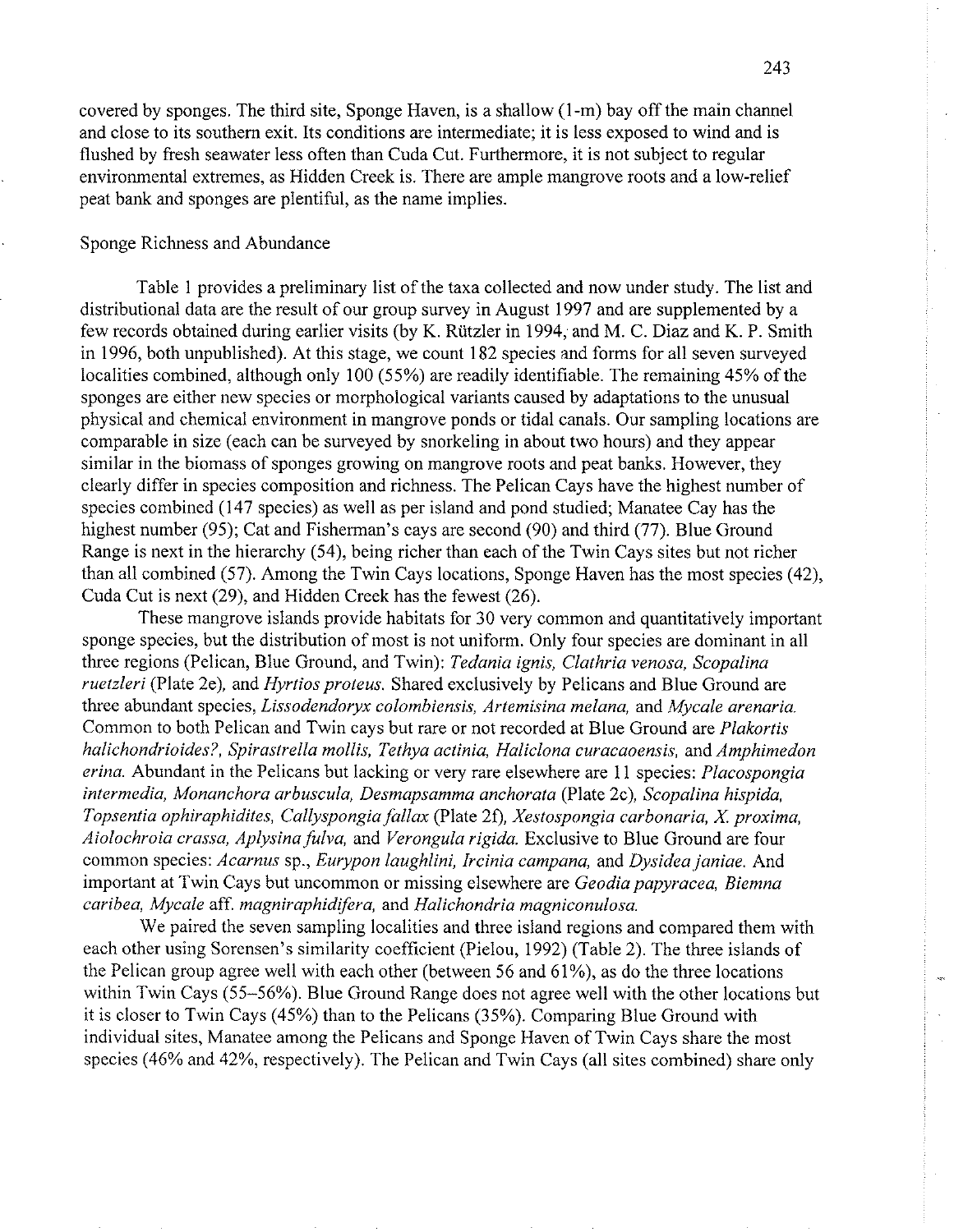**Table** 2. Similarity matrix (Sorensen's Coefficient) showing agreement of sponge species (%) collected at all seven localities (and three regions) surveyed. Shadings (dark to none) indicate  $\leq 50\%$ , 40-50%, 30-40%,  $\geq 30\%$  (- = Comparison not applicable.)



28% of the species. Broken up into individual locations, Fisherman's Cay has the closest ties to Twin Cays (48%); Cat Cay agrees the least (33%).

## **DISCUSSION**

The primary purpose of our present survey was to determine species richness and frequency of occurrence of sponges in the studied locations. According to our estimates, the Pelican Cays harbor the highest concentration of sponge species and biomass per unit area known to us in the entire Caribbean. At this point we can only speculate on the reasons for this phenomenon. One plausible explanation is that the Pelicans are close to well-developed coral reefs, a reservoir of a diverse sponge fauna that is not as readily available at the other sites because sponge larvae are unable to cross long stretches of uninhabitable environment. Indeed, several of the sponges flourishing in the Pelican ponds-such as *Callyspongiu vaginalis, Amphimedon compressa, species of Ectyoplasia, Topsentia, Monanchora, Myrmekioderma, Niphates, Xestospongia, and representatives of the Aplysinidae—are typical of those on nearby* reefs. However, even if larvae reach a new habitat they will only settle and survive if circumstances are suitable. Our observations and preliminary data from a previous study (Diaz and Smith, unpublished report 1996) help to clarify some essential environmental differences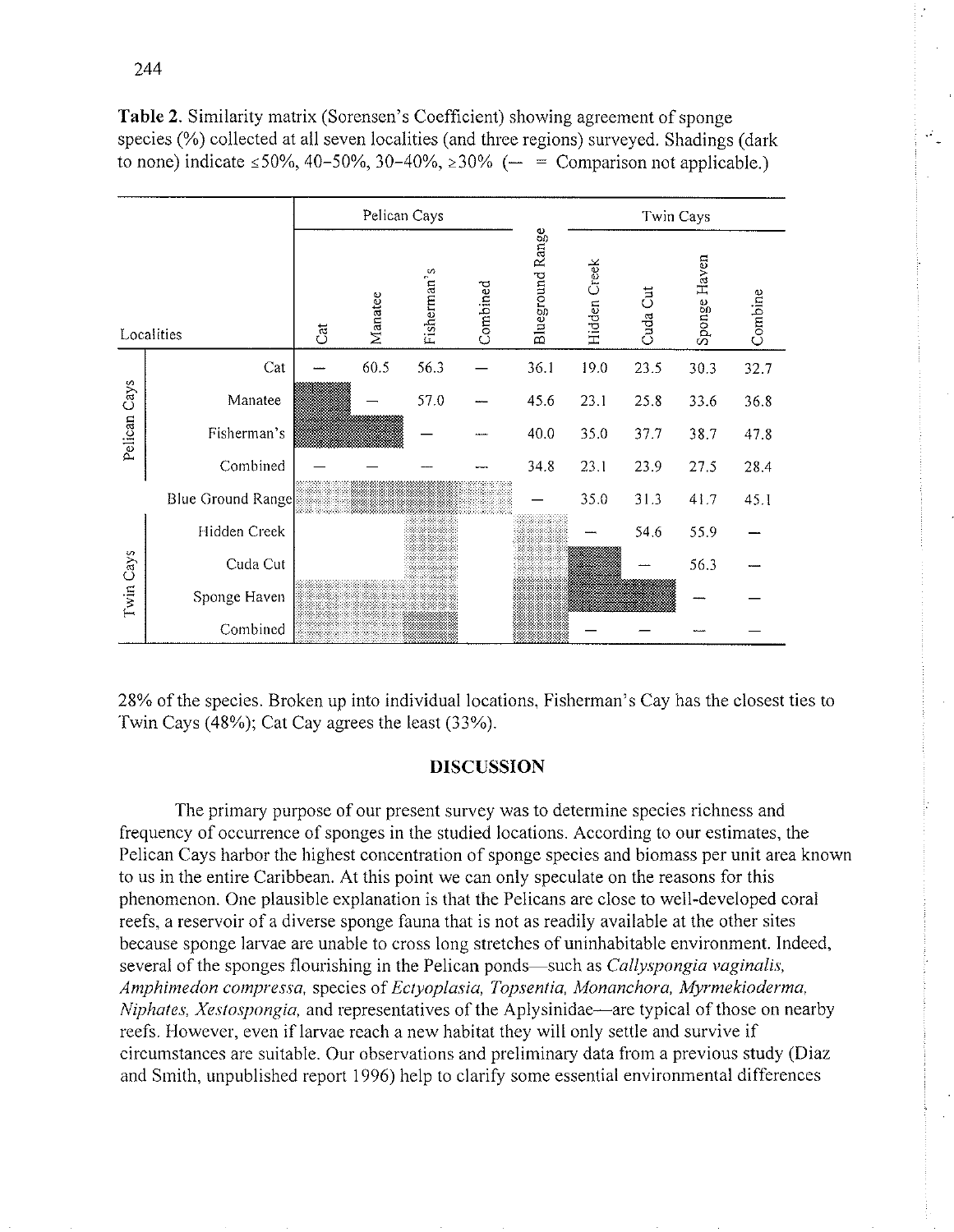among the surveyed sites. In order to thrive, sponges require solid substrates for settlement and growth, low sediment exposure to avoid clogging of ostia, modest water movement to prevent silting or physical damage and to provide for food and flushing of waste, and little pressure from space competitors and predators.

Primary substrates in these habitats are mangrove roots, mainly *Rhizophoru* stilt roots that are either hanging free or anchored in the bottom, and peat banks, a conglomerate of roots, hair rootlets, detritus, sand, and mud exposed through erosion and in places undercut by currents to form cave-like habitats. Stilt roots are particularly suitable substrates for sponges because they allow settlement over a broad area (offering different light intensities) and depth range (from lowtide level to areas near the silty bottom). Some specialized species with a modest tide range (50 cm) are able to pioneer into the intertidal zone in these mangroves and live and reproduce where sponges are rarely found (Riitzler, 1995). Counts of roots (Diaz and Smith, unpublished) reaching below the water surface along the mangrove fringe of the ponds average from 2.2 roots per linear meter at Twin Cays (Sponge Haven) to 3.6 roots/m at Blue Ground Range and 4.2 to 6.2 roots/m in the Pelican Cays.

Peat banks too are most common and best developed in the Pelican Cays ponds. These solid substrates combined with low turbidity account in large part for the greater species richness in the Pelican Cays, although Diaz and Smith report that on a species per root basis, the differences are not pronounced: 1.6 to 2.2 species/root at the Pelicans, versus 1.4 species at Blue Ground, and 2.0 species at Twin Cays. Blue Ground Range, although rich in suitable substrate, is adversely affected by high turbidity and abundant fine sediments that are readily resuspended by storms and other disturbances. At the same time, Blue Ground is rich in sponge biomass and harbors an unusual spectrum of species that seem resistant to the effects of sedimentation and capable of growing to considerable size. With less substrate and moderate turbidity, Twin Cays exhibits comparatively low sponge diversity. Even so, the average number of individuals per root is highest at Twin Cays (4.2, versus 1.9 to 3.4 at Pelicans and 1.6 at Blue Ground), perhaps because of high population turnover related to frequent disturbance by boats and dragging of seines in these heavily fished cays. The surprisingly low turbidity in the Pelican Cays (for Belizelagoon environments) may be due to the bottom topography of deep ponds and steep honeycomblike coral ridges, which prevent excessive resuspension of fine sediments during storms and other disturbances.

Of the Pelican Group, Fisherman's Cay is closest to Twin Cays in turbidity and species overlap  $(47.8\%)$ , probably because its ponds  $(E \text{ and } F)$  are small and enclosed, less flushed by open-lagoon waters, and more enriched by organic compounds released from the mangroves. Despite the clarity of the water, there is sufficient food to support dense populations of filter feeders (sponges, ascidians, bivalves, in particular), which depend largely on plankton organisms, bacterioplankton, detritus, and possibly dissolved organics. In addition, sponges probably make efficient use of their resources, through their bimodal pattern of particle retention, which enables them to capture bacterioplankton (0.3 to 1.0  $\mu$ m) with their choanocytes as well as larger particulate organics (up to 50 µm; eukaryotic cells, microscopically unresolvable organic particles) by phagocytosis in the inhalant canals (Reiswig, 1971).

Competition for space appears similar in all study locations and does not explain spongefaunal differences between sites. Sponges compete quite successfully in this regard, and many species tolerate overgrowth by other sponges (Riitzler, 1970) and by other sessile organisms such as algae, hydroids, and ascidians. Despite the space crunch in some locations, a surprising amount

 $245$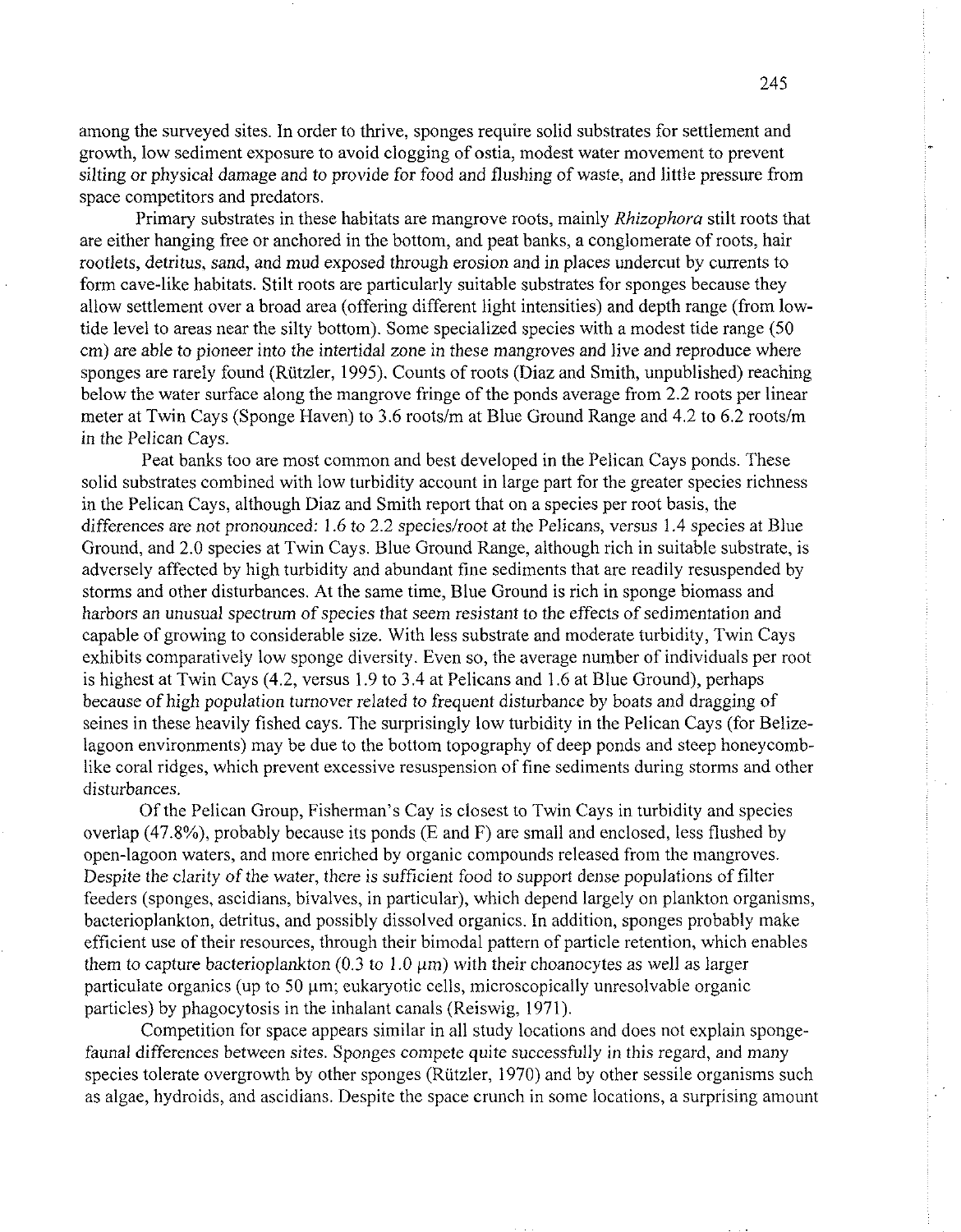246

of substrate recently formed or exposed remains unoccupied or undiscovered, perhaps because, as Zea (1993) determined for sponges in Colombian rock and reef habitats, larvae are not constantly released, are weak swimmers, and have a short planktonic life. As recently suggested by Maldonado and Uriz (1999), dispersal by means of embryo-canying fragments is not an effective alternative in these stagnant pond waters, although fragmentation of embryo-rich sponges does occur in a few species (e.g.? *Scopalina ruetzleri,* Plate 2e) under adverse environmental conditions such as temperature stress. This poor dispersal and recruitment ability may also account for local per-root, within-pond, or inside-range variation in sponge composition and abundance (Zea, 1996). Algae, a highly diverse group in these islands (Littler et al., this volume), are strong competitors in many of the habitats studied, particularly since they are not as heavily grazed as on reefs, although the low light levels among the roots and under peat banks slow their growth.

Predation pressure, on the other hand, has only recently been recognized as an important determinant of sponge distribution (Wulff, this volume). The variable ecological setting in nearmangrove environments may influence the abundance of sponge predators such as asteroid echinoderms and angel fish and thus help to explain important differences in the sponge fauna of different mangrove cays.

## **CONCLUSIONS**

The numerous mangrove cays and ranges in the Belize shelf lagoon provide important habitats for marine shallow-water communities. Sponges are a significant part of the fauna: they are rich in species and biomass; provide substrate, shelter, and defense for many other organisms; and affect habitat structure and environmental quality through effective space competition and filter-feeding. The Pelican Cays harbor the most diverse sponge fauna of all the mangrove islands previously visited or studied because of their proximity to the cache of species in nearby reefs. Furthermore, their deep mangrove-fringed ponds provide ample solid substrates, low exposure to sedimentation, and high levels of microplankton suitable for filter feeders. The special topography of steep coral ridges and deep mangrove ponds helps to stabilize sediments in these habitats, which are rich in fine detritus and carbonate mud and sand, even during storms. However, protection from frequent and careless activities by boating, fishing, and snorkeling will be important to preserve the diversity, abundance, and health of these ecologically fragile and delicately balanced communities.

## **ACKNOWLEDGMENTS**

We thank Paul and Mary Shave, Ivan Goodbody, and Mike Carpenter for sharing their knowledge of the Pelican Cays ponds and Larry Manes for acting as station manager and boat captain during the period of our survey. Tony Rath and Jimmy Smith provided invaluable aerial photography of the Pelican Cays. We are grateful to Molly Ryan for drawing navigation maps and Figure 1. British Airways and Trans World Airlines made substantial contributions by donating airline tickets for Belinda Alvarez and Rob van Soest, and for Maria Cristina Dias and Lany Manes, respectively. Sven Zea's work is Contribution No. 157 of the Marine Biology Graduate Program of the Universidad Nacional de Colombia, Faculty of Sciences; and No. *626* of the Instituto de Investigaciones Marinas y Costeras "José Benito Vives de Andreis"-INVEMAR.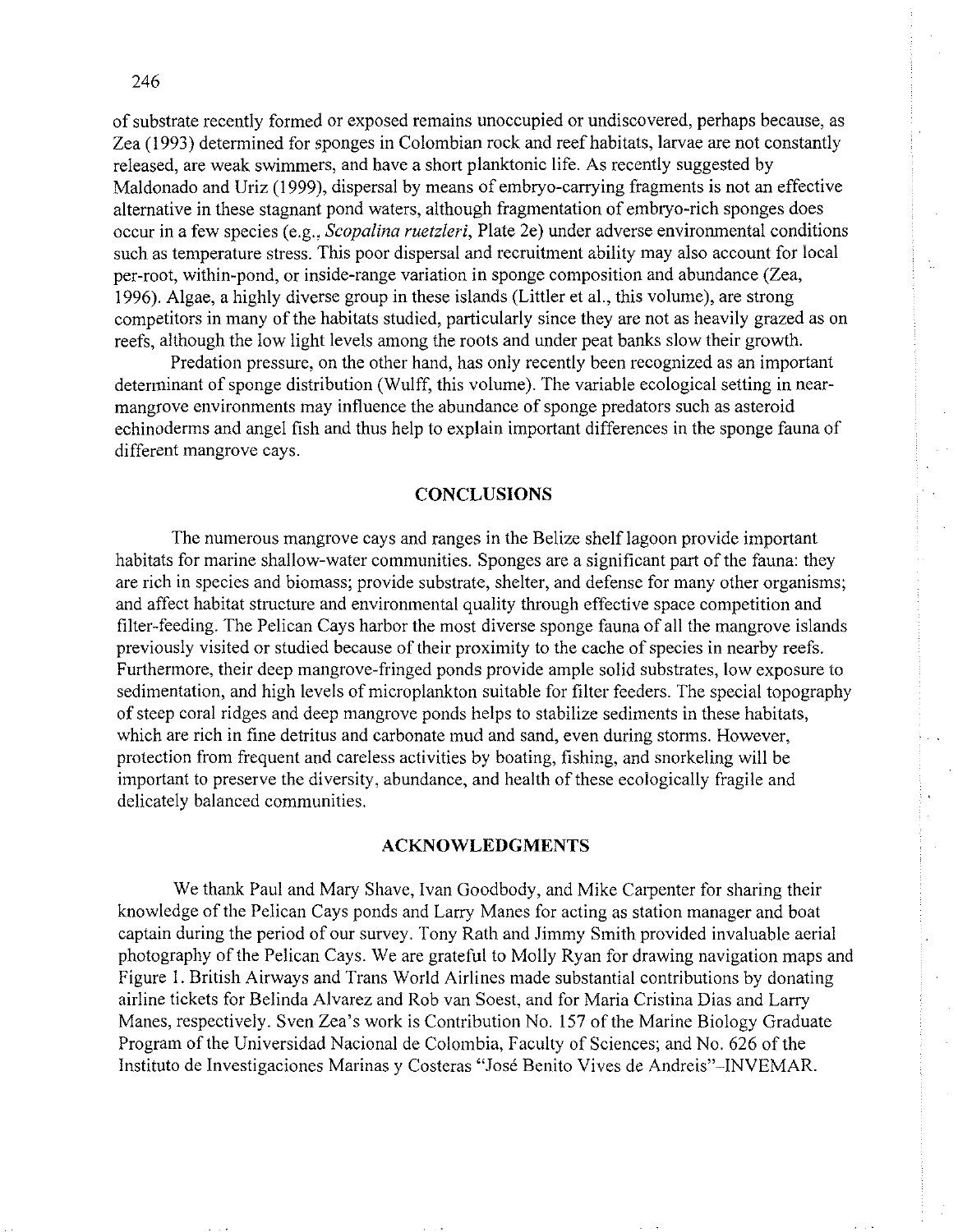Contribution No. 586, Caribbean Coral Reef Ecosystems Program, National Museum of Natural History, Smithsonian Institution.

### **REFERENCES**

Hajdu, E., and K. Rützler

1998. Sponges, genus *Mycale* (Poecilosclerida: Demospongiae: Porifera), from a Caribbean mangrove and comments on subgeneric classification. *Proceedings ofthe Biological Society of Washington* 111:737-773.

Maldonado, M., and M. J. Uriz

1999. Sexual propagation by sponge fragments. *Nature* 398:476.

Pielou, *E.* C.

1992. *Biogeography*. Malabar, Fla.: Krieger, 351 pp.

Reiswig, H.

1971. Particle retention in natural populations of three marine demosponges. *Biological Bulletin* 141:568-591.

Rutzler, K.

- 1965. Substratstabilitat als okologischer Faktor im marinen Benthos, dargestellt am Beispiel adriatischer Poriferen. *Internationale Revue der gesamten Hydrobiologie* 50:281-292.
- 1970. Spatial competition among Porifera: Solution by epizoism. *Oecologia* (Berlin) 5:85-95.
- 1981. An unusual blue-green alga symbiotic with two species of *Ulosa* (Porifera: Hymeniacidonidae) from Carrie Bow Cay, Belize. *Marine Ecology* 2:35-50.
- 1990. Associations between Caribbean sponges and photosynthetic organisms. In *New Perspectives in Sponge Biology, edited by K. Rützler, 455-466. Washington, D.C.:* Smithsonian Institution Press.
- 1995. Low-tide exposure of sponges in a Caribbean Mangrove Community. *P.S.Z.N. I: Marine Ecology* 16: 165-179.
- Rutzler, K., and I. C. Feller

1987. Mangrove swamp communities. *Oceanus* (Wood Hole) 3O(4): 16-24,

- 1996. Caribbean mangrove swamps. *Scientific American,* March, 94-99.
- Rützler, K., and I. G. Macintyre (eds.)
	- 1982. Habitat distribution and community structure of the barrier reef complex near Carrie Bow Cay. The Atlantic Barrier Reef Ecosystem at Carrie Bow Cay, Belize 1: Structure and Communities, edited by *K*. Rützler and I. G. Macintyre, 9-43. Smithsonian Contributions to the Marine Sciences, v. 12.

Vicente, V. P.

- 1990. Overgrowth activity by the encrusting sponge *Chondrilla nucula* on a coral reef in Puerto Rico. In *New Perspectives in Sponge Biology*, edited by K. Rützler, 436–442. Washington, D.C.: Smithsonian Institution Press.
- Weerdt, W. de, K. Rützler, and K. P. Smith
	- 1991. The Chalinidae (Porifera) of Twin Cays, Belize, and adjacent waters. *Proceedings of the Biological Society of Washingion* 104: 189-205.

Wulff, J. L.

<sup>1984.</sup> Sponge-mediated coral reef growth and rejuvenation. *Coral Reefs* 3: 157-163.